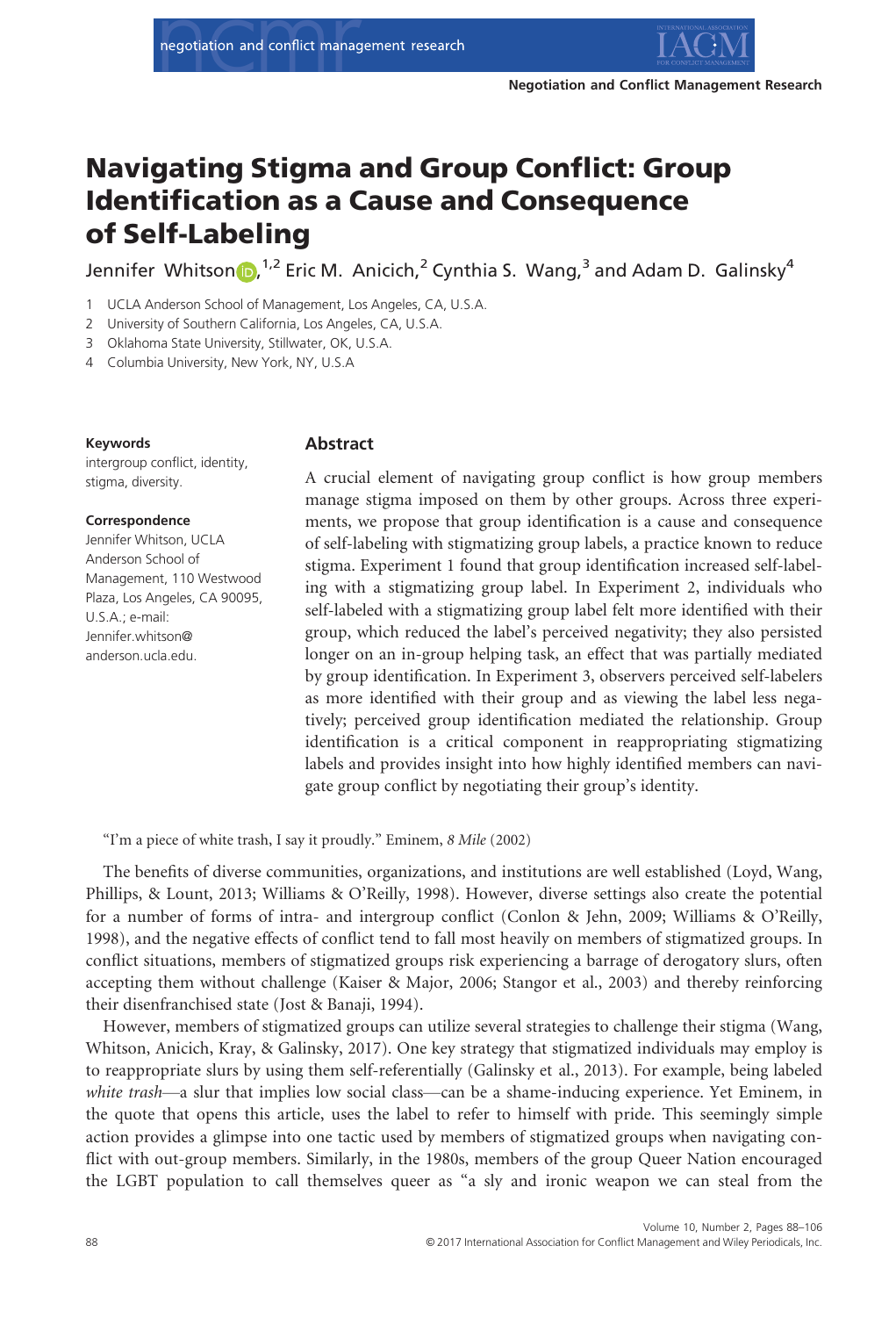homophobe's hands and use against him" (Anonymous, 1990). Thus, individuals can seize control over slurs through self-labeling, neutralizing previously stigmatizing terms. This strategy of reappropriation is one of the crucial paths via which members of stigmatized groups negotiate the legitimacy of their group's stigma and navigate intergroup conflict. The current research extends prior investigations into reappropriation by highlighting a critical factor—group identification—that serves as a cause and consequence of self-labeling with a derogatory slur.

## Intergroup Conflict and Stigma

Throughout ancient Greece and Persia, people of degraded social standing, such as slaves and criminals, were tattooed or branded in visible places on their bodies. These *stigmas* marked them publicly for shunning or mistreatment. Although modern stigma does not take the form of a physical scar, its effects still scar people emotionally and psychologically (Goffman, 1963). Indeed, as Major and O'Brien (2005, p. 395) note, "people who are stigmatized have (or are believed to have) an attribute that marks them as different and leads them to be devalued in the eyes of others." Memmi (1968) theorized that stigmatizing labels, by devaluing a group, justify the abuse inflicted upon them, and help others rationalize their ill treatment. Stigma explains why qualities such as disability, sexual orientation, race, weight, and class, among many others, can lead to explicitly negative and damaging treatment (Bowman, 1987; Crandall, 1994; Devine, 1989; Fichten & Amsel, 1986).

Functionally, stigma links one or more negative attributes with a particular group, and "conveys a social identity that is devalued in a particular social context" (Crocker, Major, & Steele, 1998, p. 505). The challenges faced by members of stigmatized groups are legion, and include negative stereotypes, interpersonal rejection, and economic hardship (Crocker, Voelkl, Testa, & Major, 1991). For example, LGBT youth show a greater incidence of suicidal thoughts than straight youth (Crocker et al., 1991); African American students show lower academic performance than European American students (Cohen, Garcia, Apfel, & Master, 2006); and women receive lower pay and slower career advancement than men (Goldin, 2014).

Stigma often winds through situations of intergroup competition and intergroup conflict like a poisonous ribbon. Indeed, the construction and maintenance of in-groups and out-groups—which are the basis of intergroup conflict—are perpetuated through stigmatization (Brewer, 1999, 2001). Within organizational contexts, stigma can cause the segregation of people into particular occupations in a way that significantly influences their social and economic outcomes (England, Chassie, & McCormack, 1982; Mandel, 2013; Reskin, 1993). When occupations do open their doors to members of stigmatized groups, the reputation and value of the entire occupation often suffers. For example, Pfeffer and Davis-Blake (1987) observed that as the proportion of female college administrators increased, salaries for all college administrators regardless of gender decreased. Furthermore, when individuals who do not belong to the groups stereotypically employed in a particular profession seek to join that profession, they often face challenges to their sense of identity, as when men who enter stereotypically female occupations encounter challenges to their masculinity (Lupton, 2000). When members of stigmatized groups do share an occupation with out-group members, they may be more vulnerable to workplace bullying behaviors, a phenomenon that deserves more study by conflict scholars (Shallcross, Ramsay, & Barker, 2013; Van de Vliert, 2010). Moreover, they must navigate organizational contexts that may highlight their stigmatization, as when pregnant women negotiate the risk of losing their professional legitimacy as the result of the stigma associated with their pregnancy (Greenberg, Ladge, & Clair, 2009).

At the societal and international level, group competition is one of the engines driving the use of stigmatizing labels and language more generally (see Allen, 1983; for a discussion). The language used in the wider culture to describe a particular group is also associated with policy and legal decisions affecting that group. Even though those with mental disorders were not more likely to be violent than a control group (Monahan et al., 2001), a study of newspaper articles on mental illness found that a full 39% of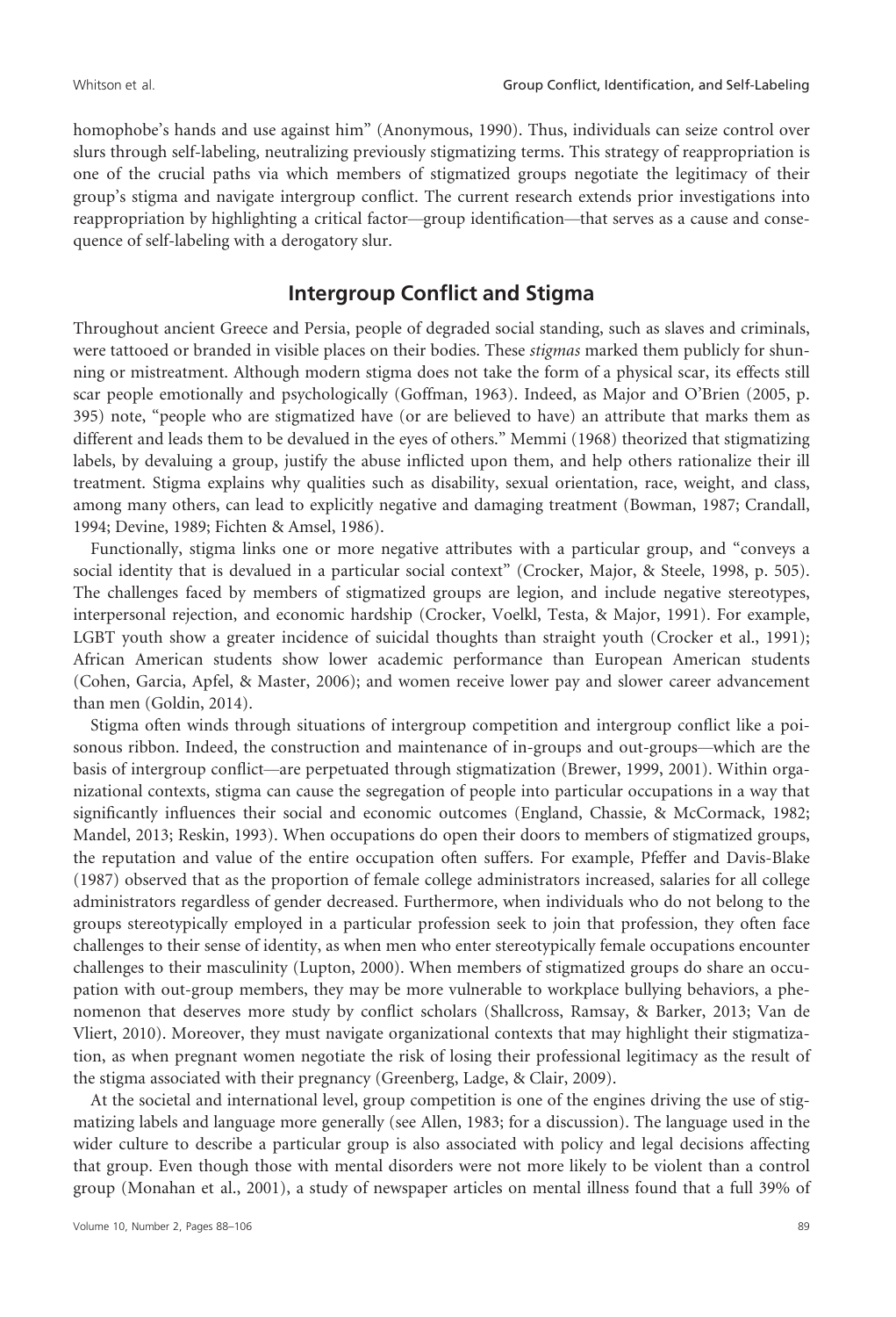the stories focused on violence and were more likely than other topic areas to end up on the front page (Carnaghi, Maass, Bianchi, Castelli, & Brentel, 2005). These stories reinforced inaccurate public perceptions of the mentally ill, contributing to the preference for forced legal action and coerced treatment (Pescosolido, Monahan, Link, Stueve, & Kikuzawa, 1999). Internationally, stigma can fuel ethnic conflict —for example, when people use analogical thinking (i.e., using existing similarities between present and past members of a group to reason that further similarities exist) to link current members of an ethnic group with past atrocities (Rydgren, 2007), or when stigma facilitated the transformation of the Tutsi people into social "others" and helped drive the Rwandan Genocide (McCordic, 2012). The role stigma plays as both a driver and result of intergroup conflict impacts lives, organizations, and societies. In our next section, we discuss social strategies employed by members of stigmatized groups to deal with that stigma.

## Stigma and Reappropriation

Stigmatized individuals may go to great lengths to avoid intergroup conflict by concealing their group membership. Catholics concealed their religious identities during the reign of Queen Elizabeth (Pollen, 1920), as do members of the LGBT community today when they choose to remain "in the closet." Similarly, African Americans whose skin was lighter in color would sometimes pass as White after the American Civil War (Ginsberg, 1996). Americans with mental illness often do not seek out treatment for fear of being discriminated against (Corrigan, Druss, & Perlick, 2014). Beyond concealment, individuals can reduce the centrality of their group membership to their social identities in an attempt to weaken the personal impact of stigma (Tajfel & Turner, 1986). For example, a woman lawyer may choose to identify more as a lawyer than as a woman. However, this concealment often comes with a high cost, and can result in emotional strain and illness (Pachankis, 2007; Smart & Wegner, 1999, 2000).

Both of these approaches—concealing and downplaying—do not alter the stigma itself. Stigma is socially constructed, and can therefore change over time. For example, many groups suffer from stigma today who were not stigmatized in the past, as with the gay community in ancient Greece, or overweight individuals in ancient China (Archer, 1985). Just as stigma has increased for certain groups, it has decreased for others—Catholics in modern England, for example, no longer need to conceal their religious group membership as they did in the days of Queen Elizabeth. Thus, stigma is not constant, but can be transformed over time. This opens the door for groups to influence the nature of intergroup conflict by employing strategies which might reduce or weaken the stigmatizing association with a group.

One strategy that allows individuals to negotiate their stigma involves a direct engagement with one of the most potent and compact symbols of stigma: slurs. Negative or stigmatizing labels for members of a stigmatized group highlight that group's disempowered state (Mullen & Johnson, 1993). Negative labels reinforce and spread stigma through their use; as a group's status decreases, the number of slurs applied to it rises (Palmore, 1962). This phenomenon has serious consequences. For example, as the number of slurs applied to a group increases, so too do suicide rates among members of that group (Mullen & Smyth, 2004). In short, slurs act as verbal brands or tattoos of membership in groups discredited or degraded in a wider culture. Unlike less tangible and subtler forms of stigma, the compact verbal form of slurs ironically makes them vulnerable to the creative social strategy of *reappropriation*, that is, taking possession of a slur or negative stereotype previously used exclusively by dominant groups to reinforce a stigmatized group's lesser status (Galinsky, Hugenberg, Groom, & Bodenhausen, 2003; Wang et al., 2016).

One method of reappropriation is self-labeling, whereby stigmatized group members use derogatory slurs self-referentially. In this way, self-labeling is a type of competitive linguistic maneuver that stigmatized group members can use when negotiating their stigmatized group identity with the dominant outgroup. While research has found that communicators, versus those being communicated to, are seen as more powerful (Fink et al., 2003), in the case of self-labeling, observers see not only self-labelers as more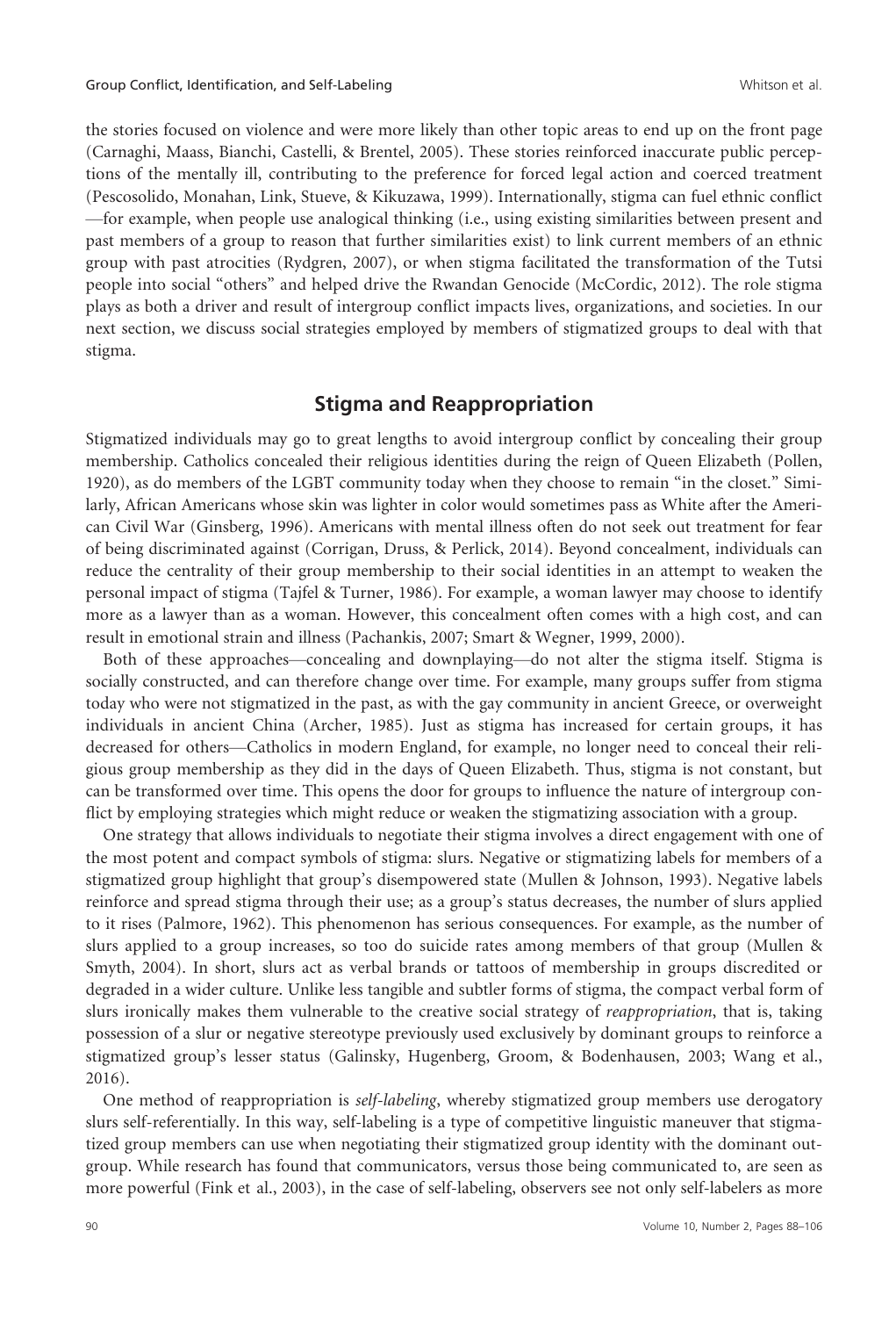powerful but also the stigmatized groups to which they belong (Galinsky et al., 2013). Across a number of experiments, Galinsky et al. (2013) further found that self-labeling reduced the negativity of a label, both in the eyes of the labeler and of observers. For example, in one experiment, participants recalled a time in which they either referred to themselves using a slur that applied to one of their groups, or a time when a member of an out-group used a slur against them; participants in the self-labeling condition felt the recalled slur was significantly less negative than those in the other-label condition.

In this article, we seek to extend these initial findings related to reappropriation. One fundamental factor that exists in even the earliest theorizing about the meaning of group membership (e.g., Sumner, 1906) is the extent to which an individual's membership in a particular group is important to them—for example, one person who is ethnically Polish may consider their gender and profession far more central to their identity, while another might identify weakly with their ethnic heritage. This central construct has gone unexamined in relation to reappropriation. The current article seeks to boost our theoretical understanding of the relationship between reappropriation and group identification.

## Group Identification as a Cause of Self-Labeling

We propose that the likelihood and psychological effects of self-labeling are critically connected to an individual's group identification, that is, the importance of group membership to an individual's selfconcept (Turner, Hogg, Oakes, Reicher, & Wetherell, 1987). Group identification determines how important membership in a group is to one's identity. Self-categorization theory (Tumer, 1985) proposes that, for those highly identified with their group, actions with implications for one's group produce greater psychological impact, and the group's outcomes and welfare become intertwined with one's own sense of well-being (Brewer, 1991). Group identification also increases the need to see one's group positively (Sumner, 1906; Tajfel & Turner, 1979).

We propose that group identification will increase the propensity to self-label. Group identification lends greater weight not only to the successes of a group, but also to its failures (Brewer & Weber, 1994; Crocker & Major, 1989; Hirt, Zillmann, Erickson, & Kennedy, 1992; Turner, Hogg, Turner, & Smith, 1984). Relatedly, when membership in a group is important to an individual they will be more likely to defend the value of that group when it is directly attacked by an out-group (Tajfel & Turner, 1979, 1986). Thus, the use of negative labels by out-group members should loom all the larger in the minds of highly identified group members. Intergroup competition has been shown to boost the likelihood of group-level responses (Rothgerber & Worchel, 1997; Turner et al., 1984) and highly identified group members are more likely to support actions that challenge the legitimacy of the group's stigma (Kaiser, Hagiwara, Malahy, & Wilkins, 2009). Self-labeling is a direct challenge to the legitimacy of the group's stigma because it decreases the label's negativity and increases stigmatized groups' sense of power (Galinsky et al., 2013).

Furthermore, group identification is associated with the salience of an out-group (Allen, Wilder, & Atkinson, 1983; Turner, 1981; Wilder, 1981). Importantly, self-labeling is an action that distinguishes one's group from out-groups; to self-label is to implicitly highlight the existence of an out-group. Because group identification is also associated with the desire to view one's group as distinctive (Oakes & Turner, 1986), to the extent that a group label distinguishes one's group from others, group identification should similarly be associated with the desire to self-label.

Hypothesis 1: Group members higher in group identification will be more likely to self-label.

## Self-Labeling as a Cause of Group Identification

We predict that group members who self-label with a stigmatizing label will in turn identify more with their group. Individuals identify with their group when they categorize the self at the group level (Hogg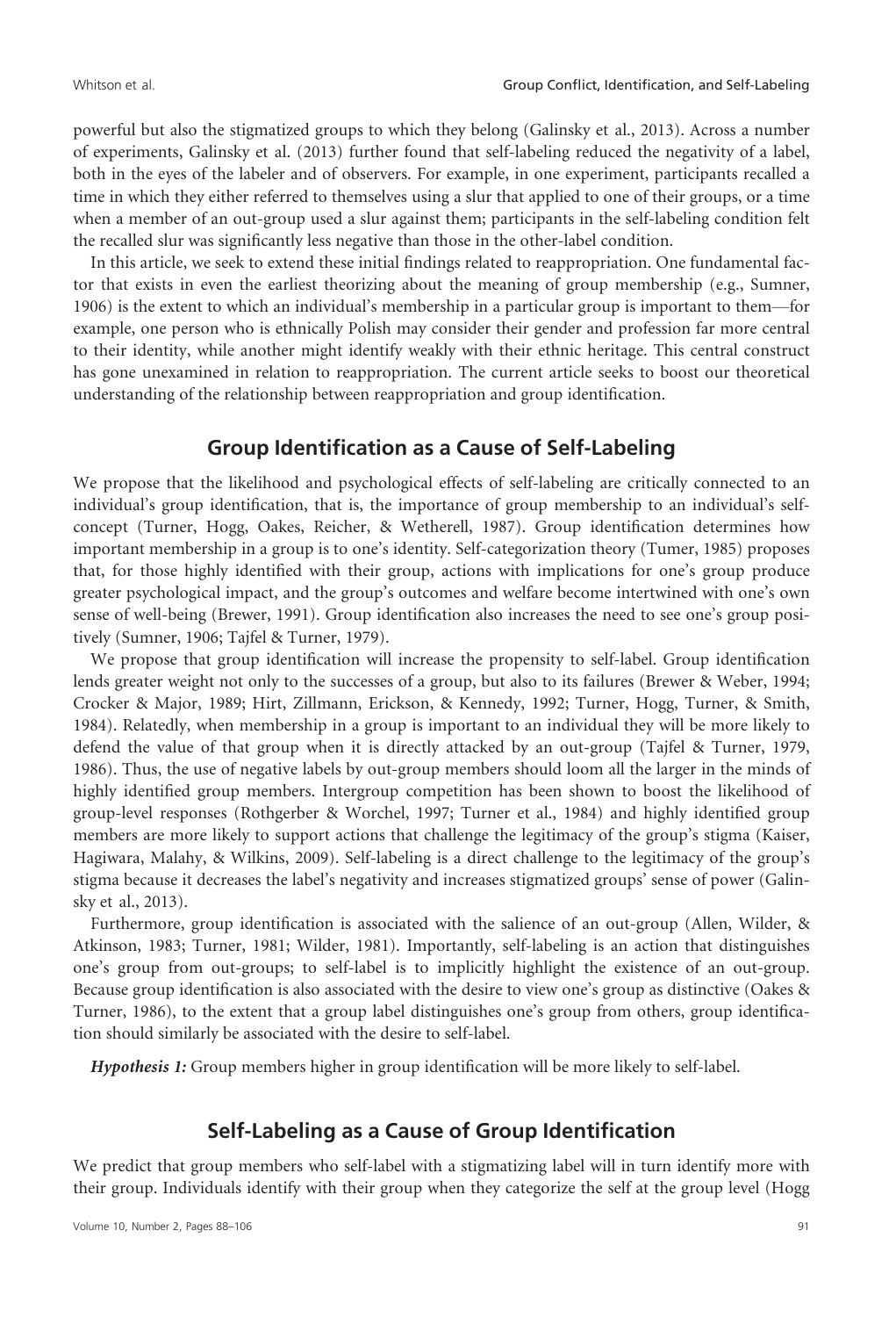& Turner, 1987; Oakes, Haslam, & Turner, 1994) and increased salience of one's group membership can result in increased use of social categorization (Brewer, Weber, & Carini, 1995). A feedback loop exists such that actions (e.g., self-labeling) highlight and give meaning to specific identities, while those very identities in turn can fuel such actions (Kelly, 1993). As Reicher (1987, p. 201) notes, "social identity determines the form of social behavior and is at the same time changed through that behavior." Derogatory labels make intergroup contexts more salient (Carnaghi & Maass, 2007), as does the act of self-labeling itself, which suggests that individuals will identify more strongly with their group following selflabeling.

Hypothesis 2a: Group members who have self-labeled will feel more identified with their group.

This heightened group identification has two important downstream implications. First, it will likely reduce how negatively the label is viewed by the self-labeler because individuals view their group more positively as the strength of their association with that group increases (Greenwald & Banaji, 1995). Additionally, signifiers of an in-group, such as labels that indicate one's group membership, increase positivity biases (Perdue, Dovidio, Gurtman, & Tyler, 1990). Thus, the choice to associate a label with both the self and one's group should work to reduce negativity associated with that label.

Hypothesis 2b: Group identification will mediate the relationship between self-labeling and label negativity.

The second important downstream implication is that this heightened group identification resulting from self-labeling may translate to increased in-group helping behavior. Social categorization helps individuals determine who they help and cooperate with, and in-group membership has been termed a way to manage "contingent altruism" (Brewer, 2001). This type of trust is depersonalized, and is extended generally to other in-group members (Brewer, 1981). Work by Kelly and Kelly (1994) shows that the level of in-group identification was correlated with involvement in more "difficult" or effortful behaviors to help the in-group. Given this work highlighting the role of group identification in driving in-group helping behavior, we further predict that:

Hypothesis 2c: Group identification will mediate the relationship between labeling and in-group helping behavior.

The identity redefinition approach to confronting discrimination (Shih, Young, & Bucher, 2013) suggests that stigmatized individuals, particularly those highly identified with their group, reframe negative stereotypes to create more positive associations for their identity. Given that highly committed group members are more likely to emphasize differences between groups (Spears, Doosje, & Ellemers, 1999) and even display relatively high levels of self-stereotyping (Spears, Doosje, & Ellemers, 1997), the choice to make group membership salient through self-labeling should reveal to observers that self-labelers are more identified with their group than other group members.

Hypothesis 3a: Observers who see group members self-label will perceive them as more identified with their group.

Moreover, because observers tend to believe that people who are more identified with their group will be more likely to act in ways that favor their group (Nawata & Yamaguchi, 2014), they may be more likely to conclude that a negative label is less negative after observing an individual willingly self-label with it. Work by Galinsky et al. (2013) supports this line of theorizing. For example, in one experiment, participants read a newspaper article in which a person either self-labeled or was labeled by another with the label *queer*. When participants were asked how negative they felt the label was, those who read about someone self-labeling with it, as opposed to being labeled by another, felt the label was significantly less negative (there were also two comparison conditions that involved nonstigmatizing labels, LGBT and straight, which found no differences between the self- and other-label conditions). Thus, because self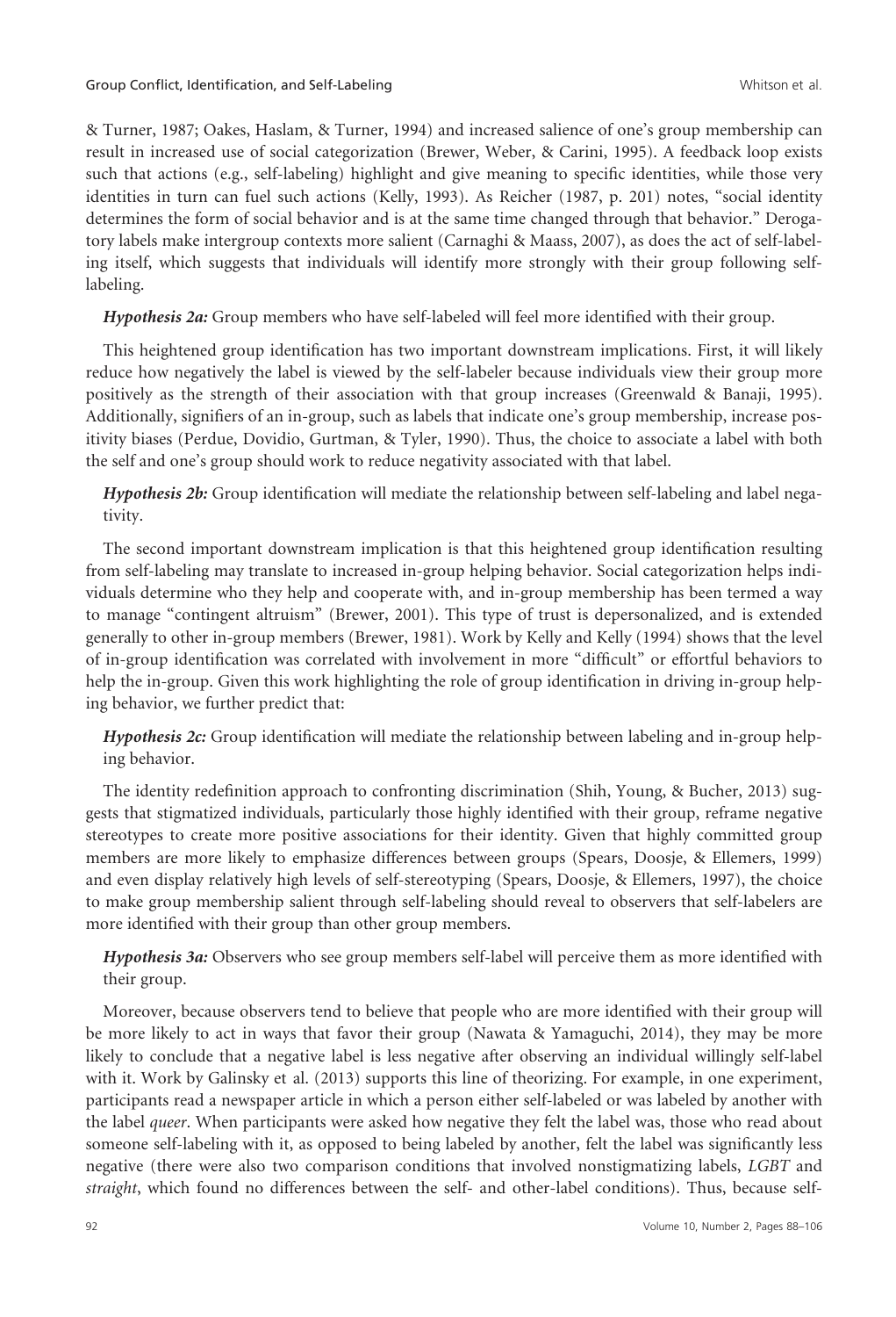labeling increases perceived group identification, it may lead others to evaluate the stigmatizing label less negatively.

Hypothesis 3b: Perceived group identification will mediate the relationship between labeling and label negativity.

The current article extends theory related to intergroup conflict, stigma, and group identification in several important ways. Specifically, we build on work that seeks to understand how individuals cope with their stigmatized identities (for a review, see Major & O'Brien, 2005; Miller & Kaiser, 2001). Because self-labeling may increase group identification, it may serve as a type of coping response grounded in visible action. Whereas past work on coping with stigma has largely focused on self-affirmation and other mindfulness interventions (for a review see Spencer, Logel, & Davies, 2016), the current work highlights the potential benefit of self-labeling as an intervention that directly confronts stigma by reappropriating the linguistic carriers of stigma themselves—slurs.

The current work also builds on Branscombe and Ellemers' (1998) proposition that highly identified group members will pursue group-level coping strategies in response to discrimination that raise the status of the group or improve the group's welfare through helping behaviors. Indeed, we propose that selflabeling with a derogatory group label leads to increased in-group helping behavior through increased group identification. Overall, the current article contributes to these literatures by exploring the role of group identification in determining the likelihood to engage in and the effectiveness of self-labeling.

## Overview of Experiments

Experiment 1 tested whether group identification increases the tendency to self-label with a stigmatizing group label (H1). Experiment 2 explored whether self-labeling increases group identification, reduces the negativity of the label, and increases contributions to the group (H2a, H2b, H2c). Experiment 3 explored whether dominant out-group observers perceive self-labelers as more identified with their group and as viewing the term less negatively (H3a, H3b). Overall, we predict that group identification will be a cause and consequence of self-labeling. Figure 1 provides an overview of our theoretical model and the hypotheses tested.

## Experiment 1

We tested whether stigmatized group members who identify more with their group will be more willing to self-label.

### Participants and Procedure

One hundred and seventy-four Mechanical Turk (M-Turk) participants (76 women; mean age = 30.38,  $SD = 10.28$ ) were recruited. In all three experiments, utilizing a power of .80 to achieve a medium effect



Figure 1. Group identification as a cause and consequence of self-labeling. Arrows are labeled with the experiment in which the relationship is tested. Relationships are noted with  $+$  (for positive) and  $-$  (for negative).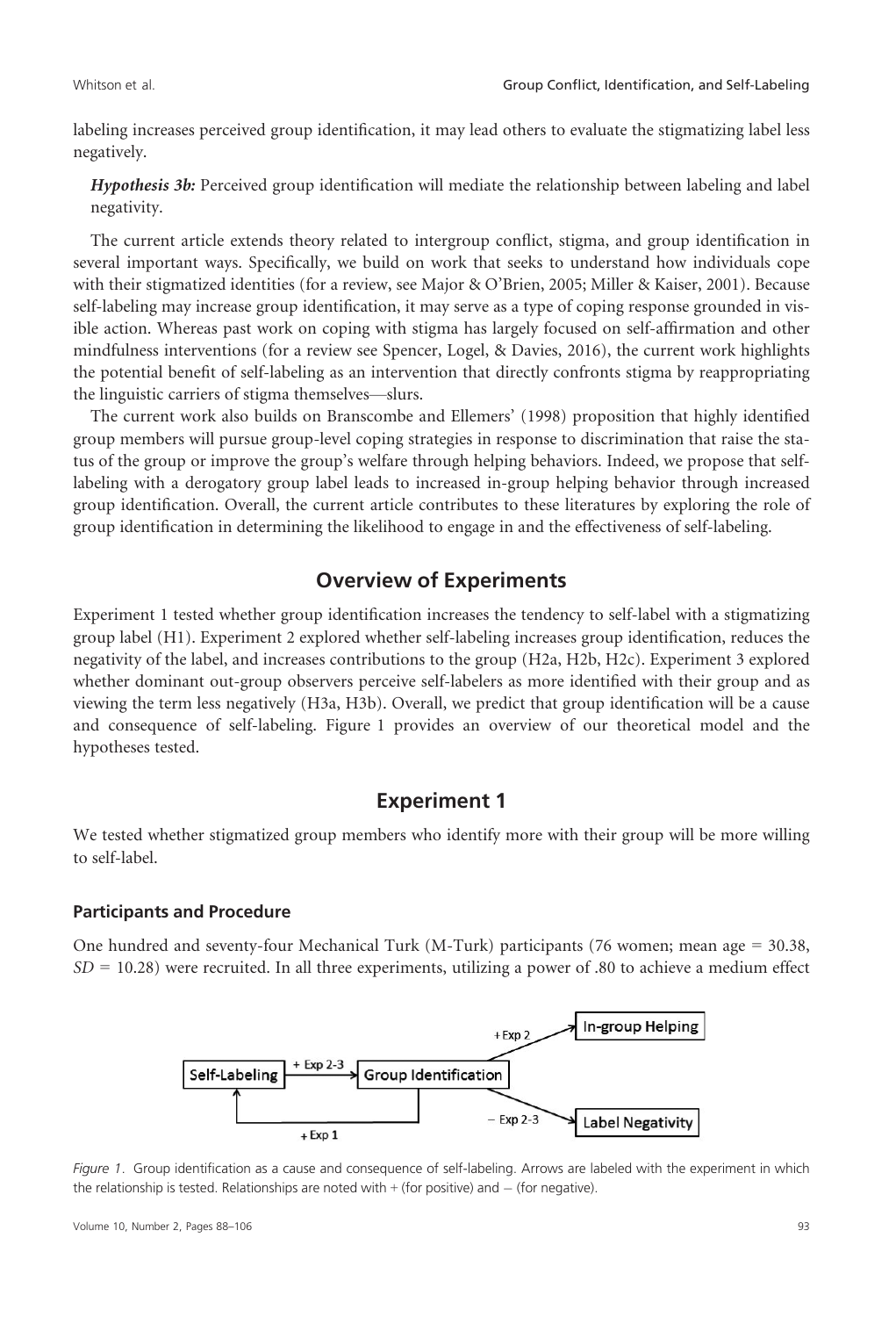size (Cohen's  $d = 0.50$ ; Lakens, 2013; VanVoorhis & Morgan, 2007), we determined a minimal sample size of 128 participants, or 64 participants per condition.

#### Label Selection

Participants were asked to think of social groups or categories that they belonged to and that people have described using a negative label. They were asked to list as many negative labels they could think of that had been used to describe their group(s). The majority of the groups chosen by participants fell into one of five categories: gender (12.6%, e.g., women), sexual orientation (6.9%, e.g., lesbians), race or ethnicity (29.3%, e.g., Asians), religion (10.3%, e.g., Atheists), or occupation (26.4%, e.g., software developers); the remaining groups each consisted of less than 5% of the sample; e.g., *overweight people.* Participants were presented with the list of labels they had generated and asked to choose one which members of their groups had applied to themselves. We did not restrict label choice for the participants because we wanted to maximize the likelihood that they could recall a time they knew someone who had self-labeled. Importantly, we did not ask participants to select a term they personally had used in the past, simply one that was meaningfully considered amenable to self-labeling by the larger group to which they belonged.

They were then asked to enter the group associated with the chosen label.<sup>1</sup>

### Group Identification

Next, participants in the *high-group-identification condition* recalled three ways in which they identified with their listed group. Those in the *low-group-identification condition* recalled three ways in which they did not identify with their group. All participants wrote out the three ways in which they did or did not identify with their listed group.

### Self-Labeling

Participants then completed a three-item willingness to self-label scale (e.g., "How likely would you be to call yourself [the label]?";  $1 = not at all$ ;  $7 = very$ ;  $\alpha = .99$ ).

### Results

Table 1 contains the means, standard deviations, and correlations among study variables.

Table 1 Study 1: Descriptive Statistics and Study Variable Intercorrelations

|                                                    | Mean                     | SD    |          |     |        |
|----------------------------------------------------|--------------------------|-------|----------|-----|--------|
| 1. Gender                                          |                          |       |          |     |        |
| 2. Age                                             | 30.38                    | 10.28 | $.19***$ |     |        |
| 3. High-identifiers (1) versus low-identifiers (0) | $\overline{\phantom{a}}$ |       | $-.02$   | .06 |        |
| 4. Likelihood of self-labeling                     | 4.09                     | 2.22  | $-.03$   | .07 | $.15*$ |

Note.  $N = 174$ . \*\*p  $\leq$  .01. \*p  $\leq$  .05.

<sup>&</sup>lt;sup>1</sup>Across the experiments, 16 of 593 participants (Experiment 2: 10 self-label, 6 other-label) were unable to recall a situation involving a slur. Twenty participants (Experiment 1: 5 low-identification, 1 high-identification; Experiments 2–3: 5 self-label, 4 other-label, 5 baseline) were completion time outliers (3 standard deviations below or above the mean completion time) and four participants (Experiment 1: 1 low-identification, 1 high-identification; Experiment 2: 2 baseline) did not follow instructions. Based on these factors, forty participants (6.7% of subjects) were dropped from the sample totals listed and excluded from all analyses.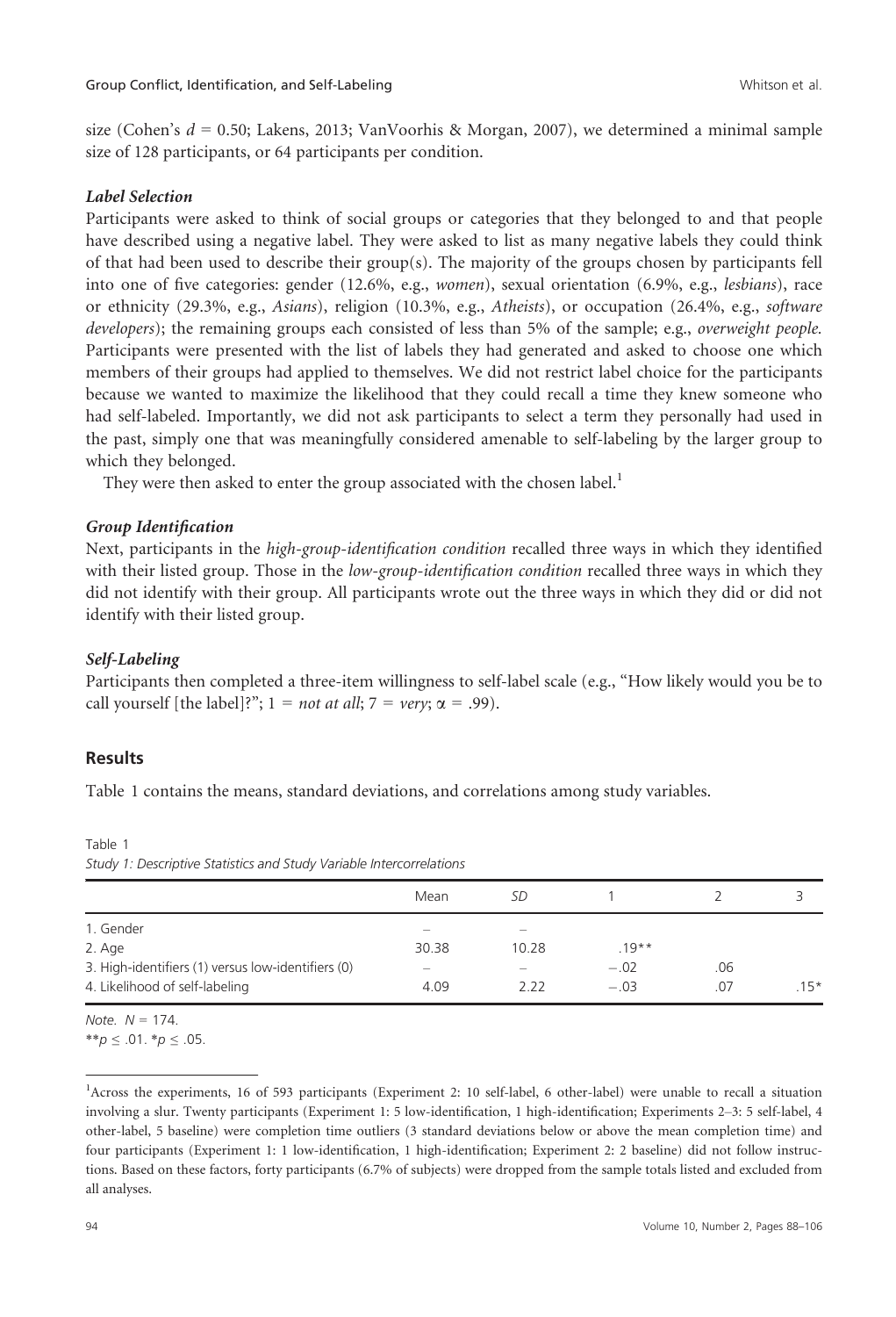#### Manipulation Check

Two coders who were blind to condition read the statements generated by participants in each condition and indicated "How much do you think this person identifies with being a member of their group?" and "How much do you think this person identifies with their group?" on a scale of  $1 = not at all to 7 = very$ much. The two items were averaged ( $\alpha = .92$ ) and a t test confirmed that participants in the low-identification condition ( $M = 2.66$ ,  $SD = 1.65$ ) produced statements judged to be lower in expressed group identification than did participants in the high-identification condition ( $M = 6.47$ ,  $SD = 1.00$ ), t  $(172) = 18.61, p < .000, d = 2.80.$ 

#### Willingness to Self-Label

Supporting H1, high-group-identification participants ( $M = 4.40$ ;  $SD = 2.13$ ) were more willing to selflabel than low-group-identification participants  $(M = 3.75; SD = 2.29)$ ,  $t(172) = -1.95$ ,  $p = .05$ ,  $d = 0.29<sup>2</sup>$ 

## Experiment 2

Experiment 1 established that group members higher in group identification were more likely to selflabel, in support of H1. Experiment 2 tested whether self-labeling increases identification with one's stigmatized group (H2a), as well as whether identification mediates the relationship between self-labeling and decreased label negativity (H2b) and the relationship between self-labeling and in-group helping (H2c). We included a baseline condition to better understand the effects.

The focus of the current study, and of the process of reappropriation more generally, is on the experience of stigmatized group members. We selected participants who are associated with groups that are more likely to be seen as stigmatized (Henry, Butler, & Brandt, 2014), in this case, women, people of color, and members of the LGBT population, and therefore are most likely to experience the most harm from these labels (Mullen & Johnson, 1993; Mullen & Smyth, 2004).

#### Participants and Procedure

One hundred and fifty-five M-Turk participants (114 women; mean age = 33.50,  $SD = 11.89$ ) who were members of stigmatized groups (i.e., women, people of color, or LGBT members) participated in this experiment. They were asked to list negative labels that were relevant to their identities as members of these groups.

#### Label Selection

As in Experiment 1, participants first listed negative labels that were relevant to their identities as members of one or more of these stigmatized groups. They were then asked to think back to the negative labels they had just listed and were randomly assigned to one of three conditions. In the *self-label condi*tion, participants wrote about a time when they referred to themselves using any of the labels they had listed (e.g., one participant wrote, "I called myself a dyke in company where there was a lot of homophobia as a political statement. People were saying lesbians were sort of soft and not willing to get into it with opponents, etc., so I said that I, as a dyke, had no issue standing up for myself"). In the other-label

<sup>&</sup>lt;sup>2</sup>In Experiment 1, two potential confounds exist. First, it is possible that people may have more trouble thinking of ways in which they identify, or do not identify, with their chosen group, and this difficulty may influence their willingness to self-label. Second, members of different groups may be more willing to self-label than others. Thus, we ran analyses controlling for both the length of time it took participants to complete the identification manipulation and for the groups the labels applied to, and the results remain significant. While participants did take significantly longer to complete the manipulation in the low-identification condition, controlling for response time did not change the significance of the results.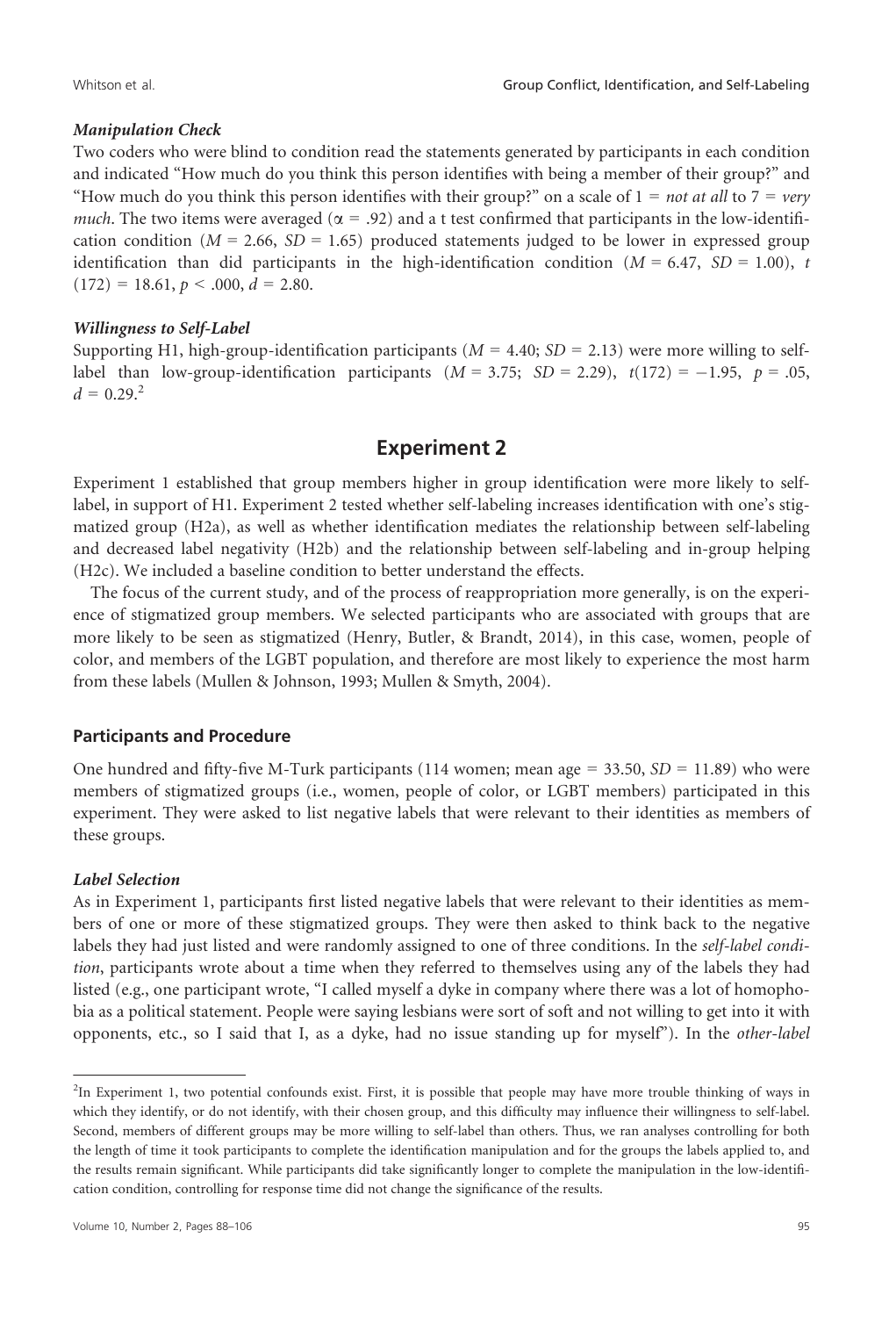condition, participants wrote about a time when any of the labels they had listed had been used against them (e.g., one participant wrote, "There have been times when males have made comments about my physical appearance or made assumptions about my constitution, intelligence, or sexual prowess. I have been called a "ho" or slut before. It is incredibly hurtful and insulting, especially when the label does not apply to me at all."). We did not restrict label choice for the participants as a way to increase the likelihood that they could recall a time they had self-labeled or been labeled by another. Of the groups whose labels participants selected, 58.1% were women, 11% were LGBT, and 31% were racial or ethnic groups. In the baseline condition, a label was randomly selected from the list they had generated, but no writing task was required. Participants then noted the group to which the negative label was usually applied.

#### Group Identification

Participants next rated how much they identified with their group (four items; e.g., "How much do you identify with your group?";  $1 = not$  at all to  $7 = very$  much,  $\alpha = .63$ ).

#### Label Negativity

Participants rated how negative they felt the label was (two items; e.g., "Please rate how negative you feel [the negative label] is,"  $1 = not$  at all negative to  $7 = extremely$  negative,  $\alpha = .79$ ; Galinsky et al., 2013).

#### In-Group Helping Behavior

Next, participants participated in a task intended to measure how much effort they were willing to expend to help a fellow in-group member. They were told that they would earn a cash bonus by working on a word unscrambling task and that earnings would be randomly assigned to benefit either them or a participant in a future cohort similar to them—for example, a woman would earn a bonus for another woman in a future study. The bonus earned would be determined by the number of words correctly unscrambled (four words worth \$0.25 each; Goldsmith & Dhar, 2013). In reality, all participants were told that they had been assigned to unscramble words for the future in-group cohort member. If they could not form a word or did not wish to continue working, they could click a button on the screen to advance to the next word.

The first three anagrams were increasingly difficult, but solvable (OOLSCH, SUEMO, DINSLA). The last anagram (FABELY) was intended to be unsolvable—no participants produced the correct solution (LABEFY). Thus, the longer participants spent working on the unsolvable anagram, the greater the amount of time and effort they were expending to benefit a fellow in-group member (as correctly answering would gain that fellow in-group member more money). Time spent on the unsolvable anagram (in seconds) therefore served as our measure of how much effort participants were willing to exert to help an in-group member.

#### Results and Discussion

Table 2 contains the means, standard deviations, and correlations among study variables.

#### Group Identification

An ANOVA showed that self-labeling affected group identification,  $F(2, 152) = 4.46$ ,  $p = .01$ .<sup>3</sup> Self-labelers ( $M = 4.27$ ,  $SD = 1.11$ ) were more identified with their group than those who were other-labeled  $(M = 3.74, SD = 1.26), t(152) = 2.14, p = .03, d = 0.45, and baseline participants (M = 3.56,$  $SD = 1.25$ ),  $t(152) = -2.92$ ,  $p = .004$ ,  $d = 0.60$ . Other-label and baseline participants did not differ,

<sup>&</sup>lt;sup>3</sup>In Experiment 2, we ran analyses controlling for the groups the labels chosen by participants applied to, and the results again remain significant.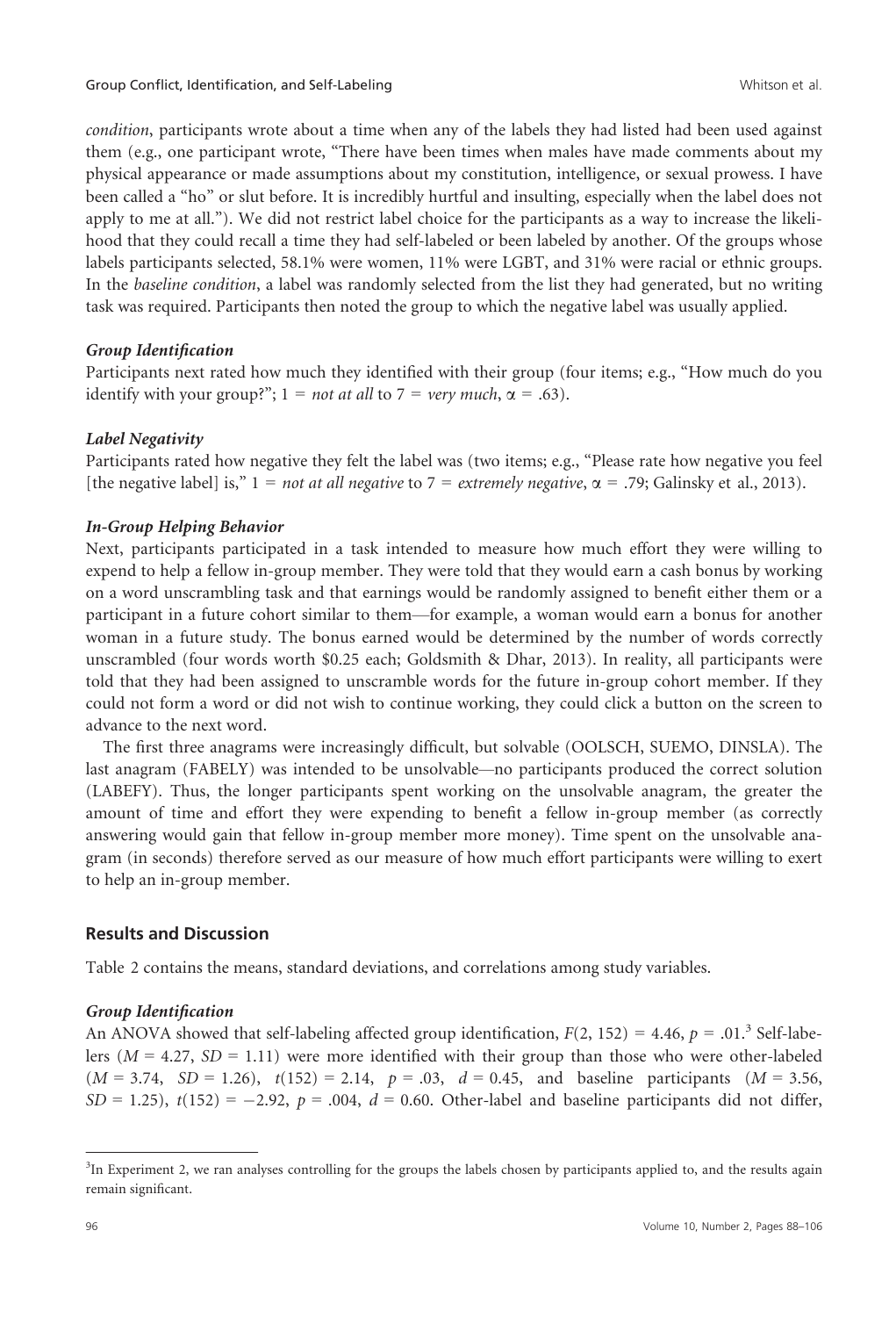| Study 2: Descriptive Statistics and Study Variable Intercorrelations |  |  |                   |  |  |          |  |
|----------------------------------------------------------------------|--|--|-------------------|--|--|----------|--|
|                                                                      |  |  | Mean SD 1 2 3     |  |  | $\Delta$ |  |
| 1. Gender                                                            |  |  |                   |  |  |          |  |
| 2. Age                                                               |  |  | 33.50 11.89 .25** |  |  |          |  |

4. Group identification 10 17 to 10 10 10 10 10 10 10 10 11 11 11 12 13 14 15 16 16 16 16 16 16 16 16 16 16 16 1<br>5. Label negativity 1.24 1.24 1.24 1.24 1.24 1.26 1.8\* 5. Label negativity 4.83 1.24 .07 .06 .18\* .37\*\* 6. In-group helping behavior (in seconds) 45.07 51.22 .01 .10 .05 .10 .04

3. Self-labelers (0) versus other-labeled (1) versus baseline (2)  $\qquad - \qquad - \qquad -02 \qquad -01$ <br>4. Group identification  $\qquad 3.82 \qquad 1.24 \qquad 07 \qquad 17$ \*

Table 2

|  |  | Study 2: Descriptive Statistics and Study Variable Intercorrelations |
|--|--|----------------------------------------------------------------------|

Notes.  $N = 155$ .

\*\* $p \le .01$ . \* $p \le .05$ .

 $t(152) = -0.78$ ,  $p = .44$ ,  $d = 0.14$ . These findings support H2a, which predicted that group members who have self-labeled would feel more identified with their group.

#### Label Negativity

An ANOVA showed that self-labeling affected label negativity,  $F(2, 152) = 4.47$ ,  $p = .01$ . Self-labelers  $(M = 4.18, SD = 1.49)$  viewed the label less negatively than those who were other-labeled  $(M = 5.14,$  $SD = 1.80$ ,  $t(152) = -2.77$ ,  $p = .006$ ,  $d = 0.58$ , and baseline participants  $(M = 5.03, SD = 1.76)$ , t  $(152) = 2.48, p = .01, d = 0.52$ . Other-label and baseline participants did not differ,  $t(152) = -0.36$ ,  $p = .72, d = 0.06.$ 

We tested whether group identification mediated the relationship between self- versus other-labeling and label negativity (see Table 3) using the PROCESS macro (Hayes, 2013). A bootstrap analysis with 5,000 samples (Shrout & Bolger, 2002) yielded a 95% bias-corrected interval that excluded zero [.06, .61]. In support of H2b, group identification mediated the relationship between labeling and label negativity.

#### In-Group Helping Behavior

An ANOVA with in-group helping as the dependent variable was marginally significant, F(2,  $152$ ) = 2.62, p = .08. Self-labelers (M = 55.71, SD = 72.28) exhibited greater in-group helping than those who were other-labeled ( $M = 32.83$ ,  $SD = 27.35$ ),  $t(152) = 2.21$ ,  $p = .03$ ,  $d = 0.42$ , but not baseline participants ( $M = 48.17$ ,  $SD = 47.19$ ),  $t(152) = -0.74$ ,  $p = .46$ ,  $d = 0.12$ . Other-label and baseline participants did not differ,  $t(152) = 1.59$ ,  $p = .11$ ,  $d = 0.40$ .

A bootstrap analysis with 5,000 samples (Shrout & Bolger, 2002) yielded a 93% bias-corrected interval that excluded zero  $[-12.15, -.05]$ , indicating that group identification marginally mediated the relationship between self- versus other-labeling and in-group helping persistence (see Table 3), providing partial support for H2b.

These findings are an important extension of past work (i.e., Galinsky et al., 2013) because they provide evidence that self-labeling affects group identification, which then reduces label negativity (Galinsky et al., 2013). It seems that self-labeling may, through increased group identification, foster greater effort toward benefitting fellow in-group members.

## Experiment 3

Self-labeling occurs within a broader interpersonal context that includes dominant out-group members. Indeed, any analysis of group processes "is considered incomplete without a proper conceptual recognition of the fact that in-groups cannot exist without out-groups" (Hogg & Hains, 1996, p. 296). Therefore, Experiment 3 sought to complement Experiment 2's results with an observer's perspective. We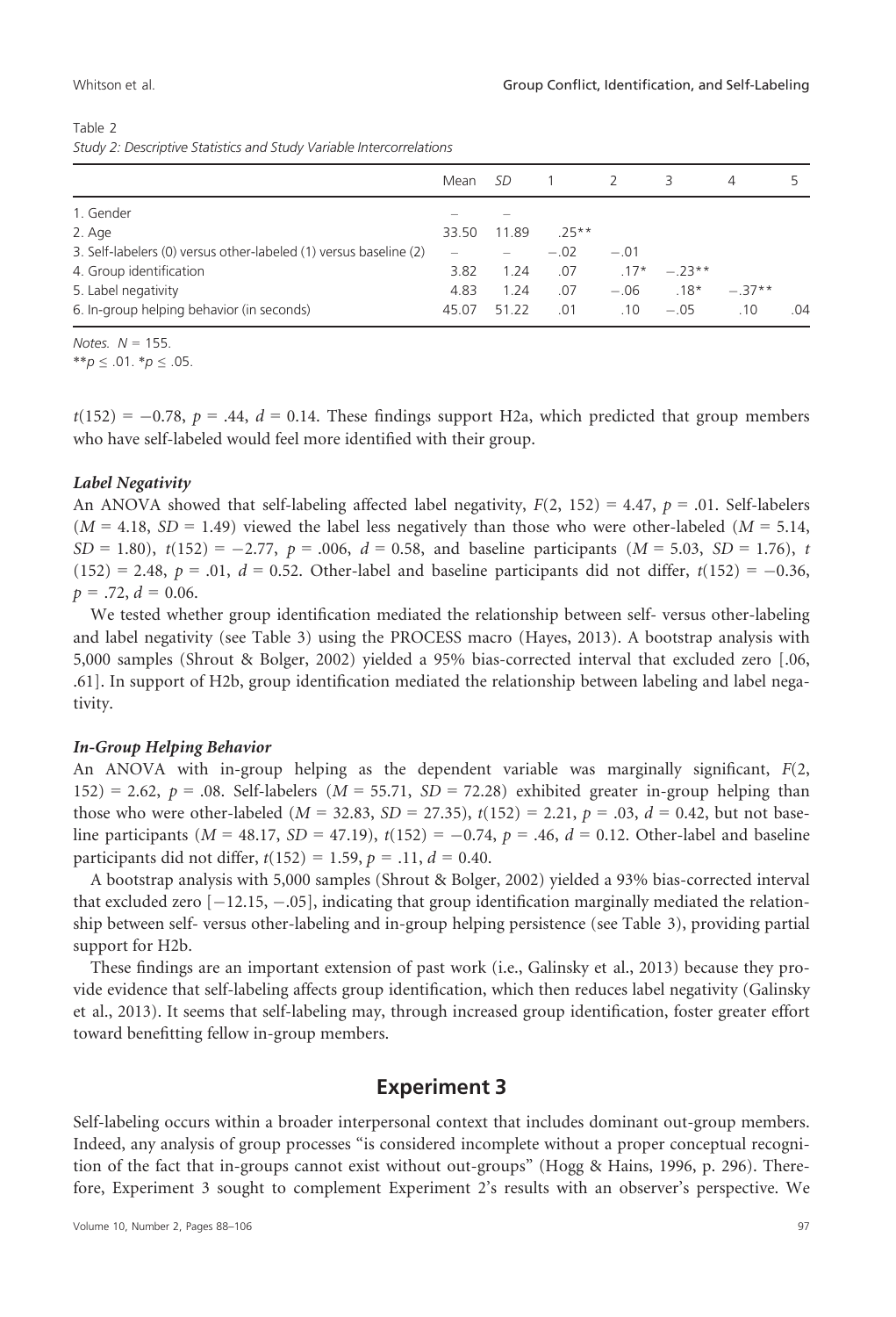| $\sim$<br>$\sim$ | I |
|------------------|---|
|------------------|---|

| Results of the Group Identification Mediation Analysis for Experiment 2 |  |
|-------------------------------------------------------------------------|--|
|                                                                         |  |

| Path                                            | b          | SE      | $R^2$             |
|-------------------------------------------------|------------|---------|-------------------|
| Outcome: group identification                   |            |         |                   |
| Constant                                        | 4.27       | 0.18    |                   |
| Self-versus other-label                         | $-0.53*$   | 0.24    |                   |
| Model summary                                   |            |         | $.05*$            |
| Outcome: label negativity                       |            |         |                   |
| Constant                                        | 6.64       | 0.60    |                   |
| Group identification                            | $-0.58***$ | 0.13    |                   |
| Self-versus other-label                         | $0.65*$    | 0.32    |                   |
| Model summary                                   |            |         | $.24***$          |
|                                                 | Effect     | Boot SE | 95% CI            |
| Indirect effect of labeling on label negativity | 0.31       | 0.14    | [0.06, 0.61]      |
| Outcome: in-group helping                       |            |         |                   |
| Constant                                        | 25.32      | 20.71   |                   |
| Group identification                            | 7.12       | 4.49    |                   |
| Self-versus other-label                         | $-19.10+$  | 10.92   |                   |
| Model summary                                   |            |         | $.07*$            |
|                                                 | Effect     | Boot SE | 93% CI            |
| Indirect effect of labeling on in-group helping | $-3.78$    | 3.21    | $[-12.15, -0.05]$ |

Notes. Reported regression coefficients are unstandardized. Confidence intervals (CIs) were calculated based on 5,000 resamples.

 $^+p \leq .10$ . \* $p \leq .05$ . \*\* $p \leq .01$ . \*\*\* $p \leq .001$  (two-tailed).

predicted that perceived group identification would mediate the relationship between observing a stigmatized individual self-label and the extent to which the observer thought the stigmatized actor viewed the label negatively.

### Participants and Procedure

One hundred and thirty-one Caucasian men who self-identified as heterosexual (i.e., dominant outgroup members; mean age = 32.76 years,  $SD = 9.87$  from M-Turk were randomly assigned to read a scenario in which two high school students, Bill and Tom (one of whom was described as gay), passed each other in the hallway (adapted from Galinsky et al., 2013).

### Labeling Conditions

In the self-label condition, participants read that Bill stated, "I'm queer," as he passed Tom in the hallway. In the other-label condition, participants read that Tom stated, "You're queer," as he passed Bill.

### Group Identification

Participants next shared their perceptions of Bill's (i.e., the stigmatized individual) level of group identification using Experiment 2's scale (adapted for an observer's perspective;  $\alpha = .89$ ).

### Label Negativity

Participants indicated how negative and hurtful ( $\alpha$  = .97) they thought Bill felt the label *queer* was, from  $1 = not at all to 7 = extremely.$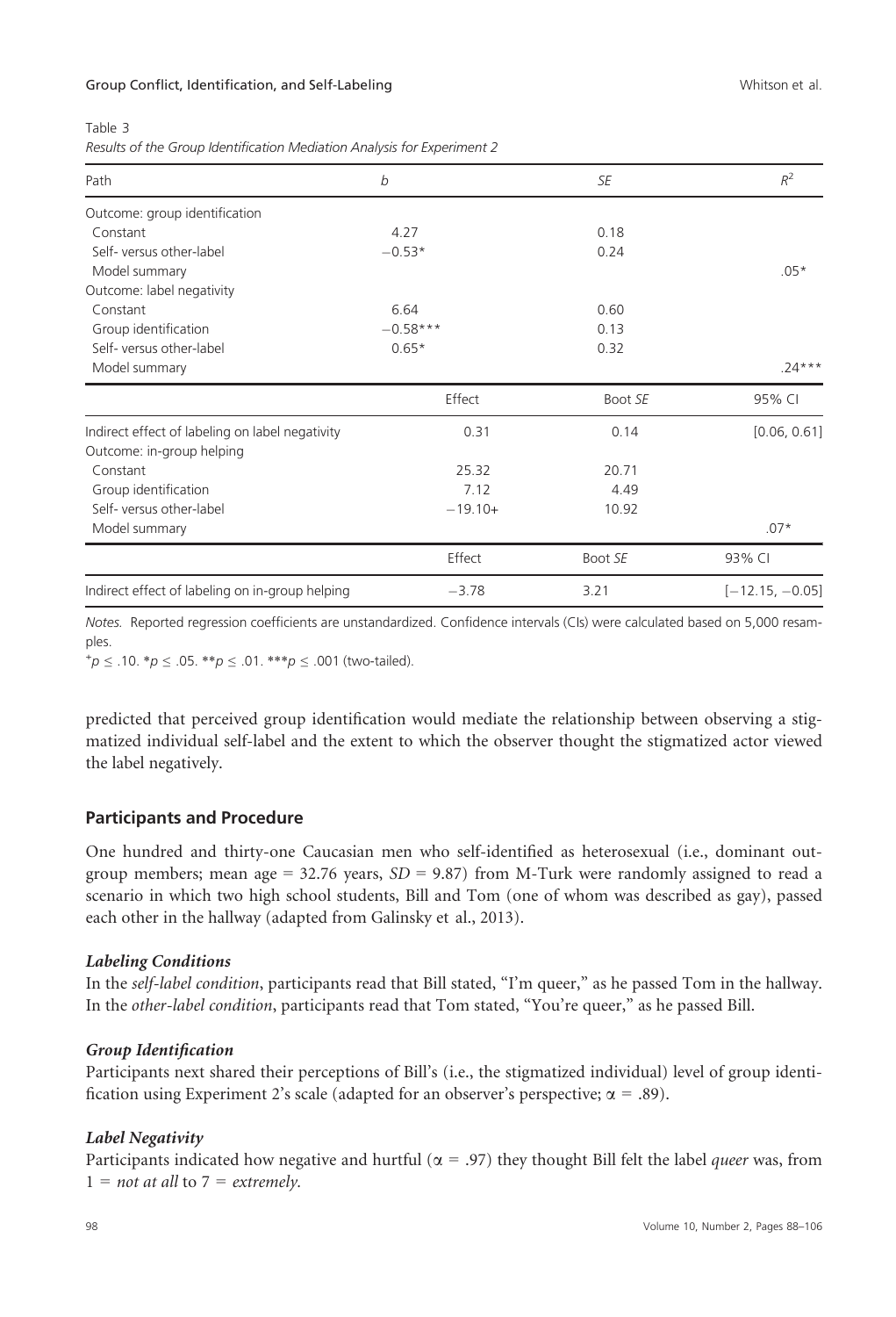#### Results and Discussion

Table 4 contains the means, standard deviations, and correlations among study variables. Supporting H3a, participants viewed self-labelers ( $M = 5.83$ ,  $SD = 1.09$ ) as more identified with their group than those who were labeled by another  $(M = 4.15, SD = 1.56)$ ,  $t(129) = 7.11$ ,  $p < .001$ ,  $d = 1.25$ . Participants also believed that targets who self-labeled viewed the label less negatively ( $M = 2.18$ ,  $SD = 1.41$ ) than targets who were other-labeled ( $M = 5.41$ ,  $SD = 1.55$ ),  $t(129) = -12.44$ ,  $p < .001$ ,  $d = 2.18$ . Supporting H3b, a bootstrap analysis with 5,000 samples (Shrout & Bolger, 2002) yielded a 95% bias-corrected interval that excluded zero [.67, 1.41], indicating that perceptions of group identification mediated the relationship between self- versus other-labeling and label negativity (see Table 5).

## **Discussion**

Three experiments demonstrated that group identification is a cause and consequence of self-labeling with a stigmatizing group label. Experiment 1 found that high-identifying group members were more likely to self-label with a negative label compared to low-identifying group members (supporting H1). In Experiment 2, self-labeling increased group identification (supporting H2a), which in turn reduced label negativity and marginally increased helping of a fellow stigmatized group member (supporting H2b and

Table 4 Study 3: Descriptive Statistics and Study Variable Intercorrelations

|                                          | Mean  | SD    |       |          |          |
|------------------------------------------|-------|-------|-------|----------|----------|
| 1. Age                                   | 32.76 | 9.87  |       |          |          |
| 2. Self-label (0) versus other-label (1) |       |       | .04   |          |          |
| 3. Group identification                  | 4.98  | 1.59  | .14   | $-.53**$ |          |
| 4. Label negativity                      | 3.81  | 2 1 9 | $-01$ | $74**$   | $-.70**$ |

Note.  $N = 131$ .

\*\*p  $\leq .01.*p \leq .05$ .

#### Table 5

Results of the Perceived Group Identification Mediation Analysis for Experiment 3

| Path                                                      | b          |        | SE      | $R^2$        |
|-----------------------------------------------------------|------------|--------|---------|--------------|
| Outcome: perceived group identification                   |            |        |         |              |
| Constant                                                  | 7.50       |        | 0.37    |              |
| Label                                                     | $-1.68***$ |        | 0.24    |              |
| Model summary                                             |            |        |         | $.28***$     |
| Outcome: perceived label negativity                       |            |        |         |              |
| Constant                                                  | 3.41       |        | 0.70    |              |
| Group Identification                                      | $-0.59***$ |        | 0.08    |              |
| Label                                                     | $223***$   |        | 0.26    |              |
| Model summary                                             |            |        |         | $.68***$     |
|                                                           |            | Effect | Boot SE | 95% CI       |
| Indirect effect of labeling on perceived label negativity |            | 0.99   | 0.19    | [0.67, 1.41] |

Notes. Reported regression coefficients are unstandardized. Label was coded as 0 for self-label and 1 for other-label. Confidence intervals (CIs) were calculated based on 5,000 resamples.

 $+p \leq .10.$  \*p  $\leq .05.$  \*\*p  $\leq .01.$  \*\*\*p  $\leq .001$  (two-tailed).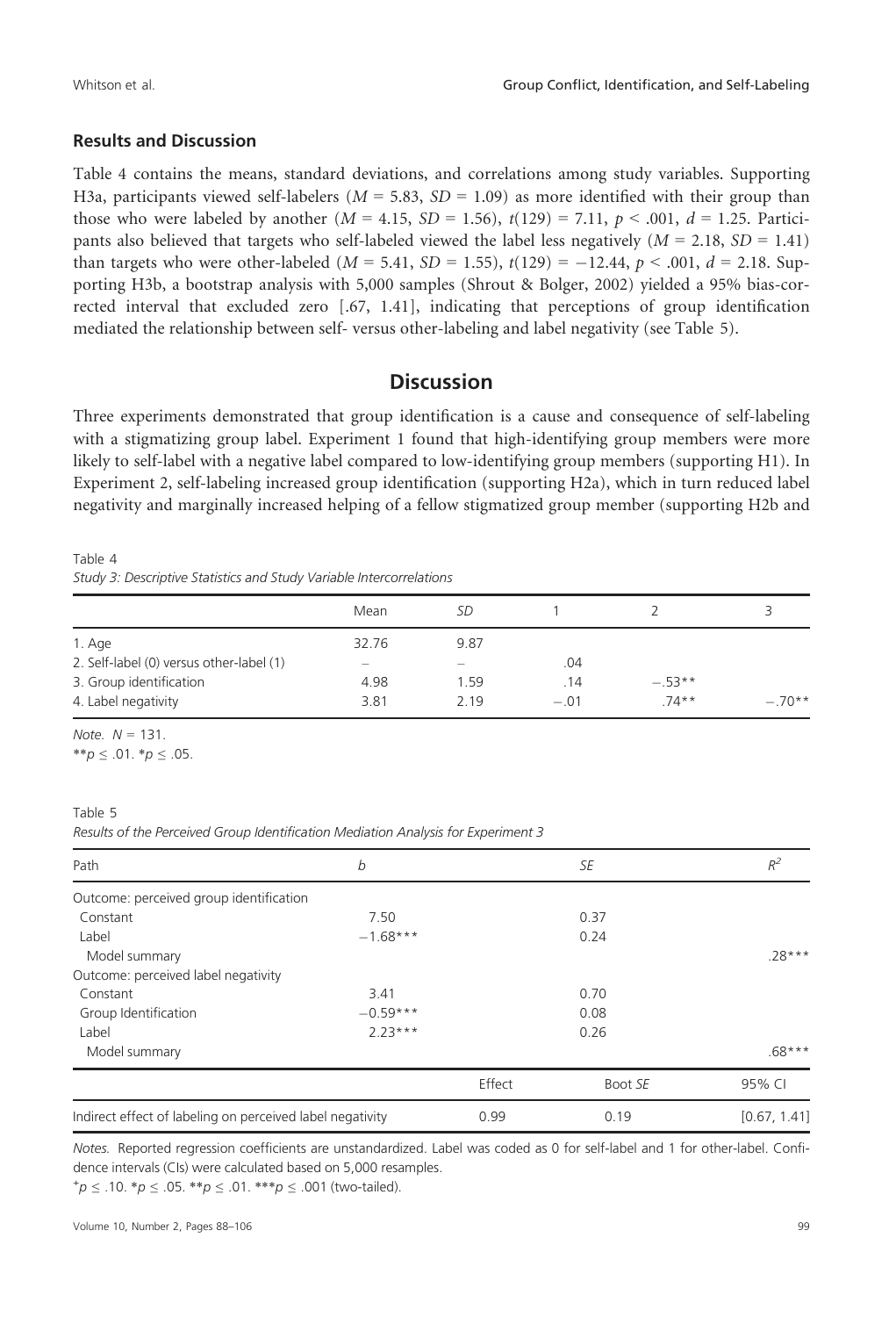partially supporting H2c). In Experiment 3, we used an established scenario design (Galinsky et al., 2013) and demonstrated that dominant out-group members thought stigmatized self-labelers were more identified with their group and this led them to perceive self-labelers as seeing the stigmatizing label as less negative (supporting H3a and H3b).

### Theoretical Contributions

Overall, we theorized and demonstrated that one critical factor in determining how people react to their group's stigma is the strength of their identification with their group. High-identifiers are more likely to take words intended to demean and transform them into prideful proclamations of their group membership. Self-labeling leads both stigmatized group members and others to view the stigmatized group members as more highly identified with their group, cyclically reinforcing the process. Importantly, our findings extend previous work (Galinsky et al., 2013) by examining the role that group identification plays in the process of reappropriation. Reappropriation stands out as a form of coping with stigma which involves interacting directly with labels (and other signifiers of stigma) in a way that not only increases group identification, but reduces the negativity of the stigmatizing labels themselves. Identification is thus a key cause and consequence of reappropriation, and is integral to how group conflict is negotiated between members of stigmatized groups and others.

More broadly, this work is the first to theoretically and empirically link self-labeling and group identification with stigma reduction, thereby helping to expand the body of research which seeks to understand ways in which individuals cope with their stigmatized identities (e.g., see Major & O'Brien, 2005). This research helps pave the way for further exploration into the emerging topic of reappropriation.

#### Implications for Practice

Our findings also have several practical implications for organizations and their members. For minority professionals, gaining inclusion in the workplace can be particularly challenging. Our work suggests that by taking hold of negative labels, these organizational members can develop a sense of group pride, thereby blunting the labels of their ability to harm, and reducing the negative connotations formed about these groups. Tajfel and Turner (1986) bring up the "Black is Beautiful" movement as an exemplar of the phenomenon. By confronting and attempting to overwrite the negative connotations of the word "Black" as a label for African Americans, people sought to change not only the value of the label, but also the standing of the social group to which it was applied. This movement has organizational implications: Black professionals who proudly self-label may increase their perceived standing with majority coworkers and supervisors, which can ultimately aid in the inclusion, success, and retention of these professionals.

Managers may be able to leverage these findings in the context of employee onboarding and socialization procedures. Specifically, managers may foster a sense of solidarity by highlighting a stigmatized attribute of the organization in an attempt to reappropriate it as a distinctive and valuable marker of the organization's identity. By doing so, organizational leaders may shift employees' focus away from stigmatized attributes at the employee level that may cause intergroup strife and toward a source of collective identification at the organizational level (i.e., employees' shared connection to the organization's stigmatized attribute). Over time, this may help strengthen the organizational culture.

Self-labeling can even be used at the level of organizations and institutions to stimulate identification, increase their acceptance, and enhance their repute. For example, at their inception mixed martial arts (MMA) organizations were stigmatized as lawless, dangerous institutions that should be regulated or outlawed. However, this stigma was co-opted by the very organizations it was intended to demean and used to gain the attention of key audiences; for example, one organization marketed its events as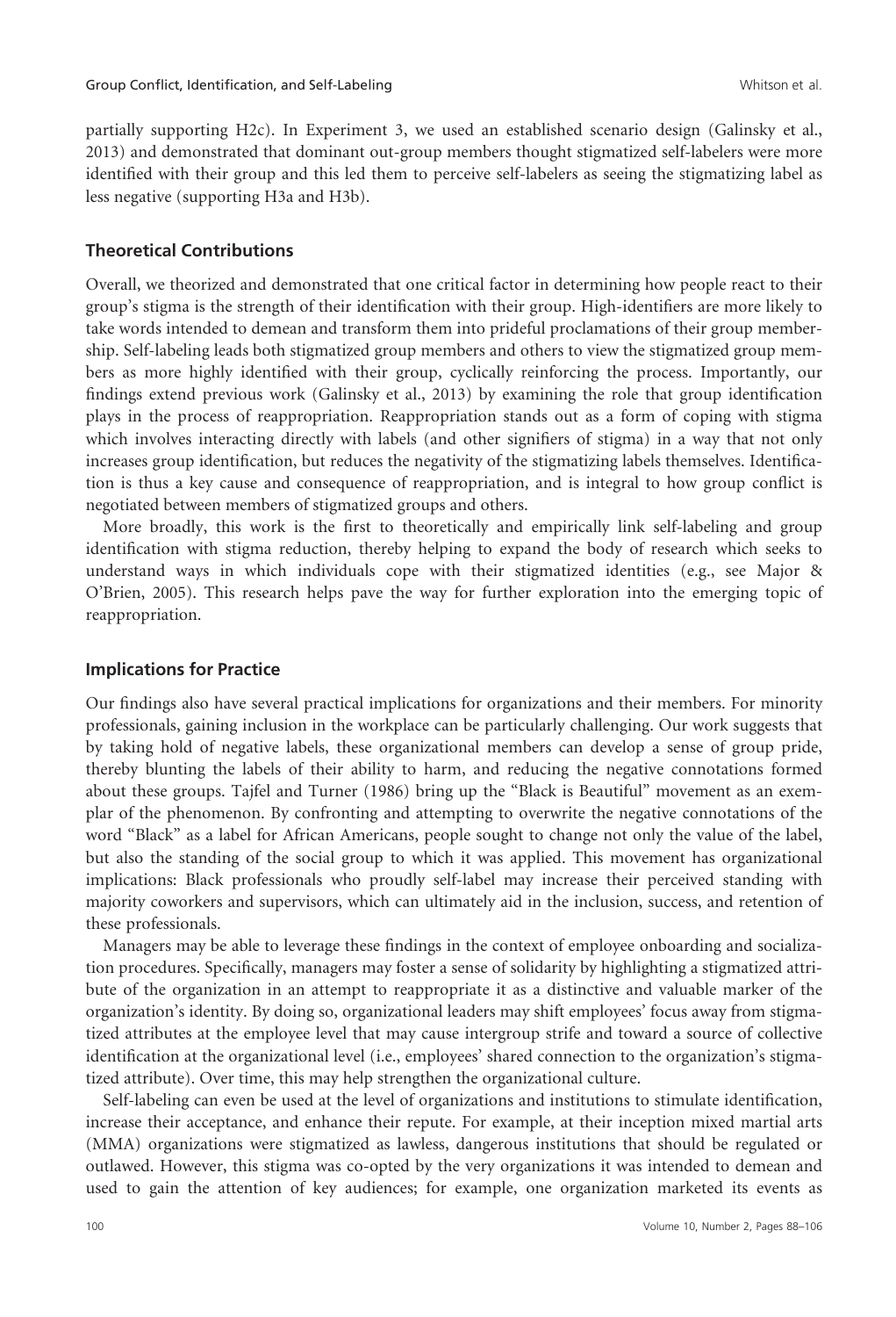"Banned in 49 States," and declared, "There Are No Rules!" (Helms & Patterson, 2014). This strategy was successful, leading to widespread acceptance of the sport, which is now regularly broadcast on cable television.

A similar effort was embraced by the city of Portland, whose unofficial slogan—Keep Portland Weird —has become a source of collective identification among residents, serving to promote local businesses and to demarcate Portland from other, less weird, cities. Finally, the historically derogative term for Singapore—little red dot—was originally intended to highlight the nation's small geographical size, but over time has become a source of great pride for residents, many of whom now embrace the phrase as an expression of Singapore's oversized success. Thus, managers should consider how seemingly derogatory group characteristics at the organizational level may be leveraged to galvanize organizational identification and reduce perceived negativity associated with those characteristics.

#### Limitations and Future Directions

One challenge with the current research is that it is inherently difficult to experimentally test hypotheses related to the use of negative labels without subjecting research participants to potentially hurtful slurs, which may partially explain why self-labeling and other-labeling have been understudied in the stigma literature. This research therefore relied exclusively on self-report and scenario study designs, but scholars interested in these topics should seek to further develop methodologically novel paradigms that are conducive to responsibly testing these and related hypotheses. It remains an open question whether reappropriation is more effective for some stigmatized groups or labels than for others. As illustrated in an experiment by Galinsky et al. (2013), reappropriation is effective for stigmatized labels, but not for neutral labels (e.g., self-labeling as a woman does not influence the label's valence in the eyes of observers). But it is possible that echelons of stigmatizing labels exist, such that some are more productively reappropriated than others.

While these studies provide a crucial first step in showing the influence that group identification has on reappropriation, and vice versa, there is also value in future studies that explore how this dynamic plays out over time in specific contexts of intergroup conflict. On one hand, self-labeling arising from increased group identification could lessen conflict between groups, because the stigma is reduced and legitimization of the stigmatized group increased (Creed & Scully, 2000; Hampel & Tracey, 2016). Conversely, as self-labeling causes observers to see the self-labeler as more identified with their group, intergroup conflict may actually be increased (Nawata & Yamaguchi, 2014). Work by Kaiser and Pratt-Hyatt (2009) found that Whites expressed more negative attitudes toward racial minorities who were strongly identified (vs. weakly identified) with their group (see also Major, Quinton, & McCoy, 2002; Sellers & Shelton, 2003). In situations of extended and strenuous intergroup conflict, downstream behavioral effects of self-labeling, such as helping of other in-group members may take on darker forms such as increased favoritism of in-group members or greater aggression against out-group members. In sum, stigmatized group members may face an uncomfortable Catch-22—highly identified individuals reap more personal benefits when self-labeling (e.g., reduced perceived label negativity and in-group helping), but may also face the sobering reality that destructive intergroup conflict may arise. Future work should explore specifically how contexts of intense or extended intergroup conflict may moderate the relationships between self-labeling, group identification, and downstream behaviors of both in- and out-group members.

Thus, future research can also examine the net impact of self-labeling at the organizational and societal levels to determine when self-labeling perpetuates or ameliorates intergroup conflict. For example, selflabeling may be most beneficial when done among in-group members, but not in the presence of dominant out-group members. Further, past research has found that members of stigmatized groups are more likely to fall prey to stereotype threat—for example, women passing up the opportunity to negotiate compensation, a stereotypically masculine strategy (Bear, 2011). Highly identified women who self-label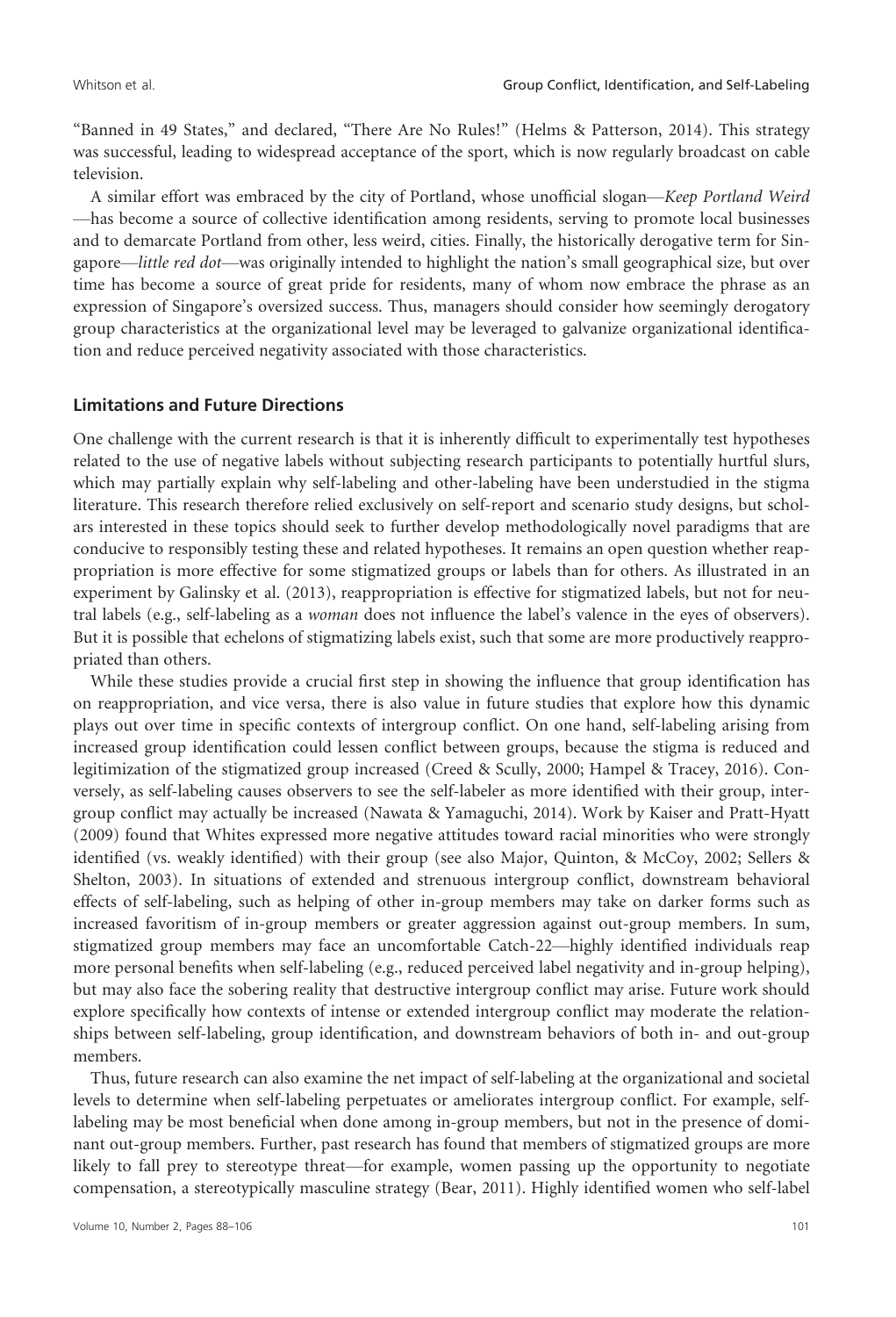may be less sensitized to the stereotype threat and therefore choose to negotiate. Qualitative evidence suggests this may be the case: Women going through menopause participating in an online message board called "Power Surge" showed a greater willingness to negotiate workplace accommodations when openly labeling themselves as menopausal (Putnam & Bochantin, 2009). This willingness may not only improve their own financial outcomes, but over time, also reduce the perpetual wage gap between men and women (Babcock & Laschever, 2009).

## Conclusion

Overall, this work has important implications for how groups manage conflict in organizations and in society by exploring how members of stigmatized groups strategically weaken the tools used to disempower and demean them. Self-labeling and reappropriation represent active resistance to subordination at the hands of dominant out-group members. They serve to confront and defuse stigma—transforming individual victims into collectively identified challengers of stigma.

## References

- Allen, I. (1983). The language of ethnic conflict: Social organization and lexical culture. New York, NY: Columbia University Press.
- Allen, V., Wilder, D. A., & Atkinson, M. L. (1983). Multiple group membership and social identity. In T. Sarbin & K. E. Scheibe (Eds.), Studies in social identity (pp. 92–115). New York, NY: Praeger.
- Anonymous. (1990). Queers read this. Retrieved from<http://www.qrd.org/qrd/misc/text/queers.read.this>
- Archer, D. (1985). Social deviance. In G. Lindzey & E. Aronson (Eds.), Handbook of social psychology (3rd ed., Vol. 2, pp. 743–804). New York, NY: Random House.
- Babcock, L., & Laschever, S. (2009). Women don't ask: Negotiation and the gender divide. Princeton, NJ: Princeton University Press.
- Bear, J. (2011). "Passing the buck": Incongruence between gender role and topic leads to avoidance of negotiation. Negotiation and Conflict Management Research, 4, 47–72. doi[:10.2139/ssrn.1611835](https://doi.org/10.2139/ssrn.1611835)
- Bowman, J. T. (1987). Attitudes toward disabled persons: Social distance and work competence. Journal of Rehabilitation, 53(1), 41–44.
- Branscombe, N. R., & Ellemers, N. (1998). Coping with group-based discrimination: Individualistic versus grouplevel strategies. In J. K. Swim & C. Stangor (Eds.), Prejudice: The target's perspective (pp. 243–266). San Diego, CA: Academic.
- Brewer, M. B. (1981). Ethnocentrism and its role in interpersonal trust. In M. Brewer & B. Collins (Eds.), Scientific inquiry and the social sciences (pp. 214–231). New York, NY: New York Press.
- Brewer, M. B. (1991). The social self: On being the same and different at the same time. Personality and Social Psychology Bulletin, 17, 475–482. doi:[10.1177/0146167291175001](https://doi.org/10.1177/0146167291175001)
- Brewer, M. B. (1999). The psychology of prejudice: Ingroup love and outgroup hate? Journal of Social Issues, 55, 429–444. doi[:10.1111/0022-4537.00126](https://doi.org/10.1111/0022-4537.00126)
- Brewer, M. B. (2001). Ingroup identification and intergroup conflict. In R. D. Ashmore, L. Jussim, & D. A. Wilder (Eds.), Social identity, intergroup conflict, and conflict reduction (pp. 17–41). Oxford, U.K.: Oxford University Press.
- Brewer, M. B., & Weber, J. G. (1994). Self-evaluation effects of interpersonal versus intergroup social comparison. Journal of Personality and Social Psychology, 66, 268–275. doi[:10.1037//0022-3514.66.2.268](https://doi.org/10.1037//0022-3514.66.2.268)
- Brewer, M. B., Weber, J. G., & Carini, B. (1995). Person memory in intergroup contexts: Categorization versus individuation. Journal of Personality and Social Psychology, 69, 29–40. doi[:10.1037//0022-3514.69.1.29](https://doi.org/10.1037//0022-3514.69.1.29)
- Carnaghi, A., & Maass, A. (2007). In-group and out-group perspectives in the use of derogatory group labels gay versus fag. Journal of Language and Social Psychology, 26(2), 142–156. doi[:10.1177/0261927x07300077](https://doi.org/10.1177/0261927x07300077)
- Carnaghi, A., Maass, A., Bianchi, M., Castelli, L., & Brentel, M. (2005). Gay or fag? On the cognitive and affective consequences of derogatory group labels. Unpublished manuscript.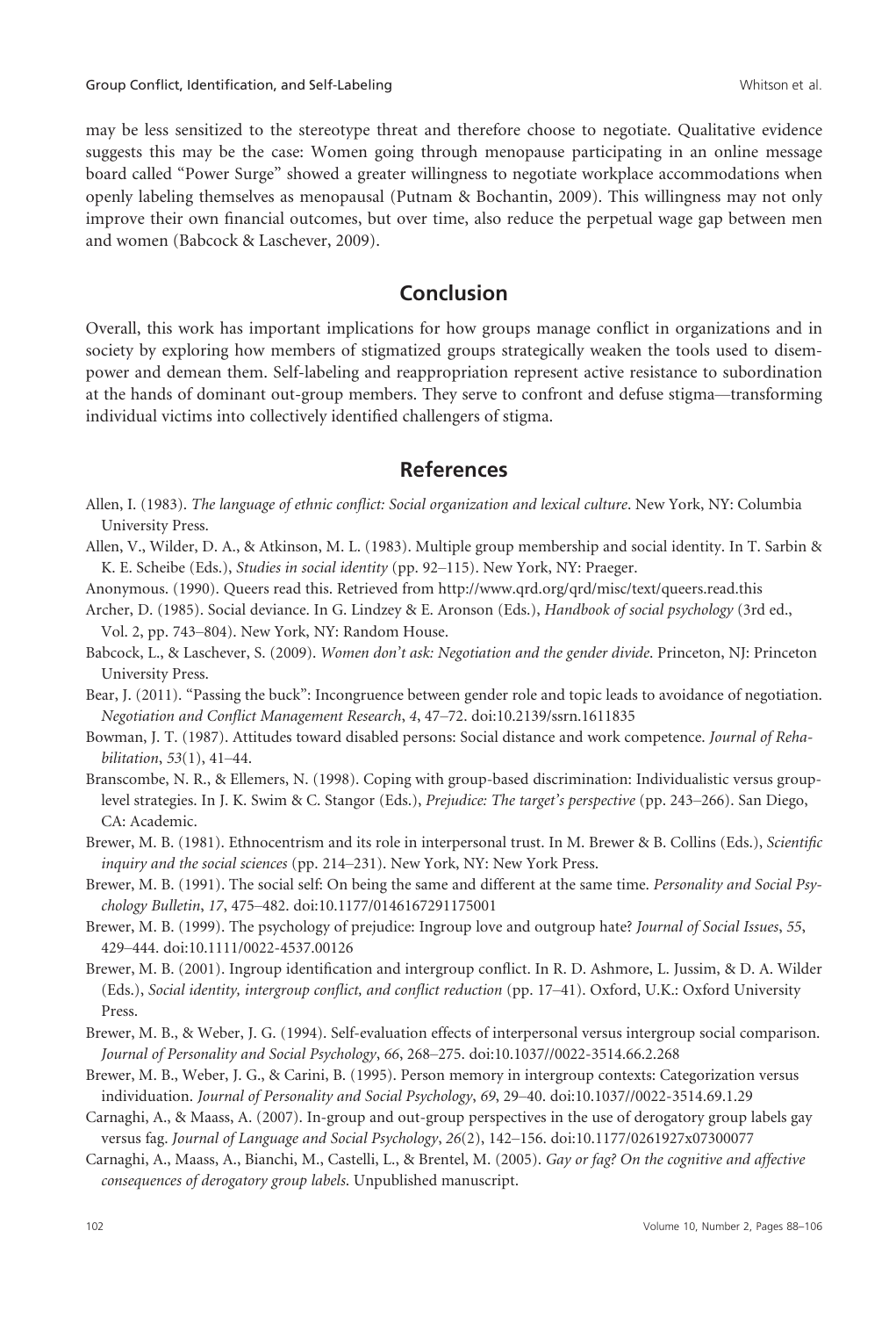- Cohen, G., Garcia, J., Apfel, N., & Master, A. (2006). Reducing the racial achievement gap: A social-psychological intervention. Science, 313, 1307–1310. doi[:10.1037/e633982013-075](https://doi.org/10.1037/e633982013-075)
- Conlon, D. E., & Jehn, K. A. (2009). Behind the music: Conflict, performance, longevity, and turnover in punk and new wave rock bands. In M. A. Rahim (Ed.), Current topics in management: Organizational behavior, performance, and effectiveness (Vol. 14, pp. 13–48). New Brunswick, NJ: Transaction Publishers.
- Corrigan, P., Druss, B., & Perlick, D. (2014). The impact of mental illness stigma on seeking and participating in mental health care. Psychological Science in the Public Interest, 15, 37–70. doi:[10.1177/1529100614531398](https://doi.org/10.1177/1529100614531398)

Crandall, C. S. (1994). Prejudice against fat people: Ideology and self-interest. Journal of Personality and Social Psychology, 66, 882–894. doi[:10.1037//0022-3514.66.5.882](https://doi.org/10.1037//0022-3514.66.5.882)

Creed, W. D., & Scully, M. A. (2000). Songs of ourselves: Employees' deployment of social identity in workplace encounters. Journal of Management Inquiry, 9, 391–412. doi[:10.1177/105649260000900410](https://doi.org/10.1177/105649260000900410)

Crocker, J., & Major, B. (1989). Social stigma and self-esteem: The self-protective properties of stigma. Psychological Review, 96, 608–630. doi:[10.1037//0033-295x.96.4.608](https://doi.org/10.1037//0033-295x.96.4.608)

Crocker, J., Major, B., & Steele, C. (Eds.) (1998). Social stigma (Vol. 2). Boston, MA: McGraw-Hill.

Crocker, J., Voelkl, K., Testa, M., & Major, B. (1991). Social stigma: The affective consequences of attributional ambiguity. Journal of Personality and Social Psychology, 60, 218–228. doi[:10.1037//0022-3514.60.2.218](https://doi.org/10.1037//0022-3514.60.2.218)

Devine, P. G. (1989). Stereotypes and prejudice: Their automatic and controlled components. Journal of Personality and Social Psychology, 56, 5–18. doi10.1037//0022-3514.56.1.5

England, P., Chassie, M., & McCormack, L. (1982). Skill demands and earnings in female and male occupations. Sociology and Social Research, 66, 147–168.

- Fichten, C. S., & Amsel, R. (1986). Trait attributions about college students with a physical disability: Circumplex analyses and methodological issues. Journal of Applied Social Psychology, 16, 410–427. doi:[10.1111/j.1559-1816.](https://doi.org/10.1111/j.1559-1816.1986.tb01149.x) [1986.tb01149.x](https://doi.org/10.1111/j.1559-1816.1986.tb01149.x)
- Fink, E. L., Cai, D. A., Kaplowitz, S. A., Chung, S., Van Dyke, M. A., & Kim, J.-N. (2003). The semantics of social influence: Threats vs. persuasion. Communication Monographs, 70, 295–316. doi[:10.1080/](https://doi.org/10.1080/0363775032000179115) [0363775032000179115](https://doi.org/10.1080/0363775032000179115)
- Galinsky, A., Hugenberg, K., Groom, C., & Bodenhausen, G. (2003). The reappropriation of stigmatizing labels: Implications for social identity. Research on Managing Groups and Teams, 5, 221–256. doi:[10.1016/s1534-0856](https://doi.org/10.1016/s1534-0856(02)05009-0) [\(02\)05009-0](https://doi.org/10.1016/s1534-0856(02)05009-0)
- Galinsky, A., Wang, C., Whitson, J., Anicich, E., Hugenberg, K., & Bodenhausen, G. (2013). The reappropriation of stigmatizing labels: The reciprocal relationship between power and self-labeling. Psychological Science, 24, 2020–2029. doi:[10.1177/0956797613482943](https://doi.org/10.1177/0956797613482943)
- Ginsberg, E. K. (1996). Passing and the fictions of identity. Durham, NC: Duke University Press.

Goffman, E. (1963). Stigma: Notes on the management of spoiled identity. New York, NY: Simon and Shuster.

- Goldin, C. (2014). A grand gender convergence: Its last chapter. The American Economic Review, 104, 1091–1119. doi:[10.1257/aer.104.4.1091](https://doi.org/10.1257/aer.104.4.1091)
- Goldsmith, K., & Dhar, R. (2013). Negativity bias and task motivation: Testing the effectiveness of positively versus negatively framed incentives. Journal of Experimental Psychology: Applied, 19, 358–366. doi:[10.1037/](https://doi.org/10.1037/a0034415) [a0034415](https://doi.org/10.1037/a0034415)
- Greenberg, D., Ladge, J., & Clair, J. (2009). Negotiating pregnancy at work: Public and private conflicts. Negotiation and Conflict Management Research, 2, 42–56. doi[:10.1111/j.1750-4716.2008.00027.x](https://doi.org/10.1111/j.1750-4716.2008.00027.x)

Greenwald, A. G., & Banaji, M. R. (1995). Implicit social cognition: Attitudes, self-esteem, and stereotypes. Psychological Review, 102, 4–27. doi:[10.1037//0033-295x.102.1.4](https://doi.org/10.1037//0033-295x.102.1.4)

Hampel, C. E., & Tracey, P. (2016). How organizations move from stigma to legitimacy: The case of cook's travel agency in Victorian Britain. Academy of Management Journal. doi[:10.5465/amj.2015.0365](https://doi.org/10.5465/amj.2015.0365)

- Hayes, A. F. (2013). Introduction to mediation, moderation, and conditional process analysis: A regression-based approach. New York, NY: Guilford Press.
- Helms, W. S., & Patterson, K. D. W. (2014). Eliciting acceptance for "illicit" organizations: The positive implications of stigma for MMA organizations. Academy of Management Journal, 57, 1453–1484. doi[:10.5465/amj.](https://doi.org/10.5465/amj.2012.0088) [2012.0088](https://doi.org/10.5465/amj.2012.0088)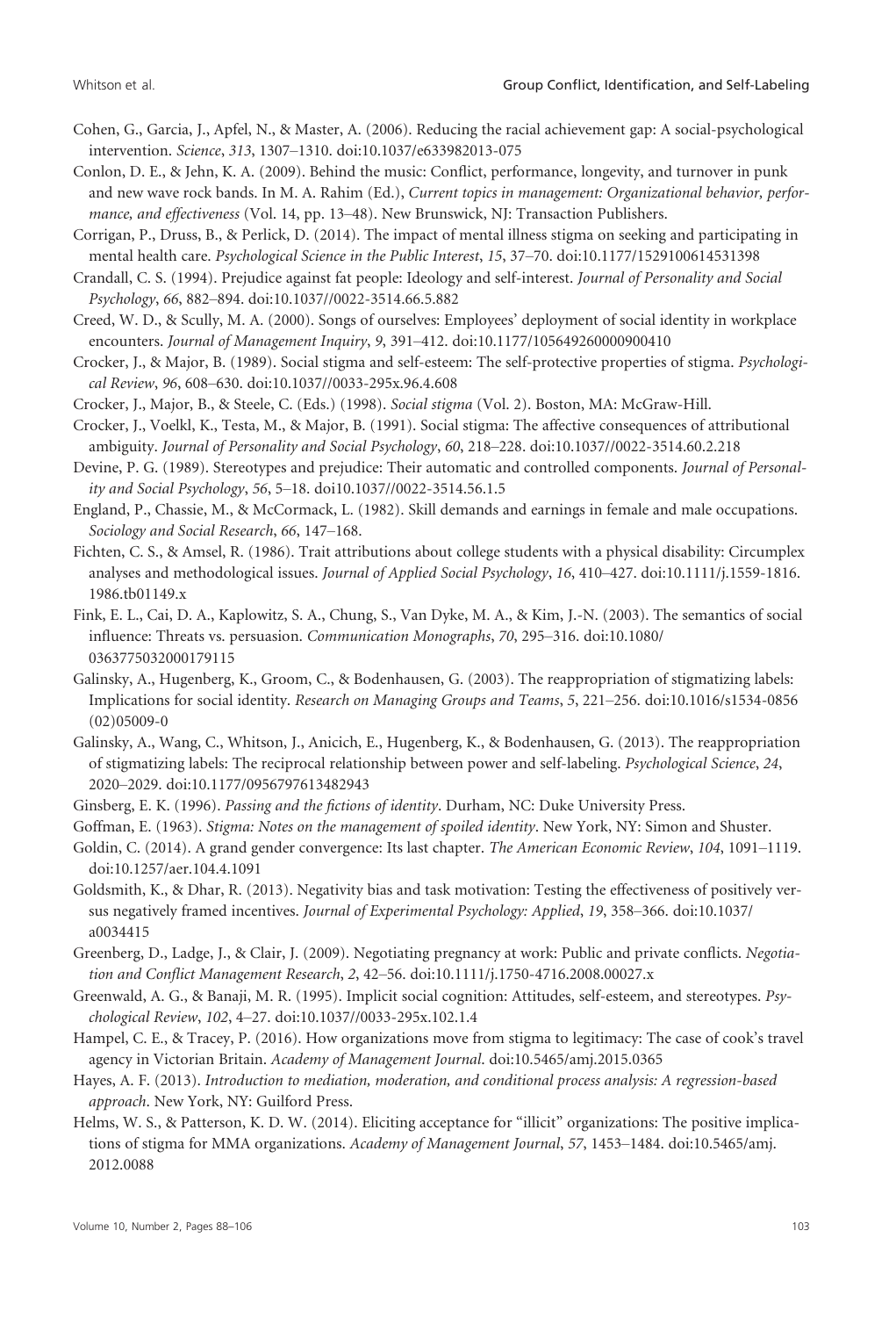- Henry, P., Butler, S., & Brandt, M. (2014). The influence of target group status on the perception of the offensiveness of group-based slurs. Journal of Experimental Social Psychology, 53, 185–192. doi:[10.1016/j.jesp.](https://doi.org/10.1016/j.jesp.2014.03.012) [2014.03.012](https://doi.org/10.1016/j.jesp.2014.03.012)
- Hirt, E. R., Zillmann, D., Erickson, G. A., & Kennedy, C. (1992). Costs and benefits of allegiance: Changes in fans' self-ascribed competencies after team victory versus defeat. Journal of Personality and Social Psychology, 63, 724– 738. doi[:10.1037//0022-3514.63.5.724](https://doi.org/10.1037//0022-3514.63.5.724)
- Hogg, M. A., & Hains, S. C. (1996). Intergroup relations and group solidarity: Effects of group identification and social beliefs on depersonalized attraction. Journal of Personality and Social Psychology, 70, 295-309. doi[:10.](https://doi.org/10.1037//0022-3514.70.2.295) [1037//0022-3514.70.2.295](https://doi.org/10.1037//0022-3514.70.2.295)
- Hogg, M. A., & Turner, J. C. (1987). Intergroup behaviour, self-stereotyping and the salience of social categories. British Journal of Social Psychology, 26, 325–340. doi:[10.1111/j.2044-8309.1987.tb00795.x](https://doi.org/10.1111/j.2044-8309.1987.tb00795.x)
- Jost, J., & Banaji, M. (1994). The role of stereotyping in system justification and the production of false consciousness. British Journal of Social Psychology, 33, 1–27. doi[:10.1111/j.2044-8309.1994.tb01008.x](https://doi.org/10.1111/j.2044-8309.1994.tb01008.x)
- Kaiser, C. R., Hagiwara, N., Malahy, L. W., & Wilkins, C. L. (2009). Group identification moderates attitudes toward ingroup members who confront discrimination. Journal of Experimental Social Psychology, 45, 770–777. doi:[10.1016/j.jesp.2009.04.027](https://doi.org/10.1016/j.jesp.2009.04.027)
- Kaiser, C. R., & Major, B. (2006). A social psychological perspective on perceiving and reporting discrimination. Law & Social Inquiry, 31, 801–830. doi:[10.1111/j.1747-4469.2006.00036.x](https://doi.org/10.1111/j.1747-4469.2006.00036.x)
- Kaiser, C. R., & Pratt-Hyatt, J. S. (2009). Distributing prejudice unequally: Do Whites direct their prejudice toward strongly identified minorities? Journal of Personality and Social Psychology, 96, 432–445. doi:[10.1037/](https://doi.org/10.1037/a0012877) [a0012877](https://doi.org/10.1037/a0012877)
- Kelly, C. (1993). Group identification, intergroup perceptions and collective action. European Review of Social Psychology, 4, 59–83. doi[:10.1080/14792779343000022](https://doi.org/10.1080/14792779343000022)
- Kelly, C., & Kelly, J. (1994). Who gets involved in collective action? Social psychological determinants of individual participation in trade unions Human Relations, 47, 63–88. doi:[10.1177/001872679404700104](https://doi.org/10.1177/001872679404700104)
- Lakens, D. (2013). Calculating and reporting effect sizes to facilitate cumulative science: A practical primer for ttests and ANOVAs. Frontiers in Psychology, 4, 863. doi:[10.3389/fpsyg.2013.00863](https://doi.org/10.3389/fpsyg.2013.00863)
- Loyd, D. L., Wang, C. S., Phillips, K. W., & Lount, R. B. (2013). Social category diversity promotes premeeting elaboration: The role of relationship focus. Organization Science, 24, 757–772. doi[:10.1287/orsc.1120.0761](https://doi.org/10.1287/orsc.1120.0761)
- Lupton, B. (2000). Maintaining masculinity: Men who do 'women's work'. British Journal of Management, 11, 33-48. doi[:10.1111/1467-8551.11.s1.4](https://doi.org/10.1111/1467-8551.11.s1.4)
- Major, B., & O'Brien, L. T. (2005). The social psychology of stigma. Annual Review of Psychology, 56, 393–421. doi:[10.1146/annurev.psych.56.091103.070137](https://doi.org/10.1146/annurev.psych.56.091103.070137)
- Major, B., Quinton, W. J., & McCoy, S. K. (2002). Antecedents and consequences of attributions to discrimina-tion: Theoretical and empirical advances. Advances in Experimental Social Psychology, 34, 251-329. doi[:10.1016/](https://doi.org/10.1016/s0065-2601(02)80007-7) [s0065-2601\(02\)80007-7](https://doi.org/10.1016/s0065-2601(02)80007-7)
- Mandel, H. (2013). Up the down staircase: Women's upward mobility and the wage penalty for occupational feminization, 1970–2007. Social Forces, 91, 1183–1207. doi:[10.1093/sf/sot018](https://doi.org/10.1093/sf/sot018)
- McCordic, C. R. (2012). The use of stigma as a marker of otherness by RTLM during the Rwandan genocide. Master's Thesis. The University of Guelph.
- Memmi, A. (1968). Dominated man: Notes toward a portrait. New York, NY: Orion Press.
- Miller, C. T., & Kaiser, C. R. (2001). A theoretical perspective on coping with stigma. Journal of Social Issues, 57, 73–92. doi:[10.1111/0022-4537.00202](https://doi.org/10.1111/0022-4537.00202)
- Monahan, J., Steadman, H., Silver, E., Appelbaum, P., Robbins, P., Mulvey, E., et al. (2001). Rethinking risk assessment: The MacArthur study of mental disorder and violence. New York, NY: Oxford University Press.
- Mullen, B., & Johnson, C. (1993). Cognitive representation in ethnophaulisms as a function of group size: The phenomenology of being in a group. Personality and Social Psychology Bulletin, 19, 296–304. doi:[10.1177/](https://doi.org/10.1177/0146167293193006) [0146167293193006](https://doi.org/10.1177/0146167293193006)
- Mullen, B., & Smyth, J. (2004). Immigrant suicide rates as a function of ethnophaulisms: Hate speech predicts death. Psychosomatic Medicine, 66, 343–348. doi:[10.1097/00006842-200405000-00009](https://doi.org/10.1097/00006842-200405000-00009)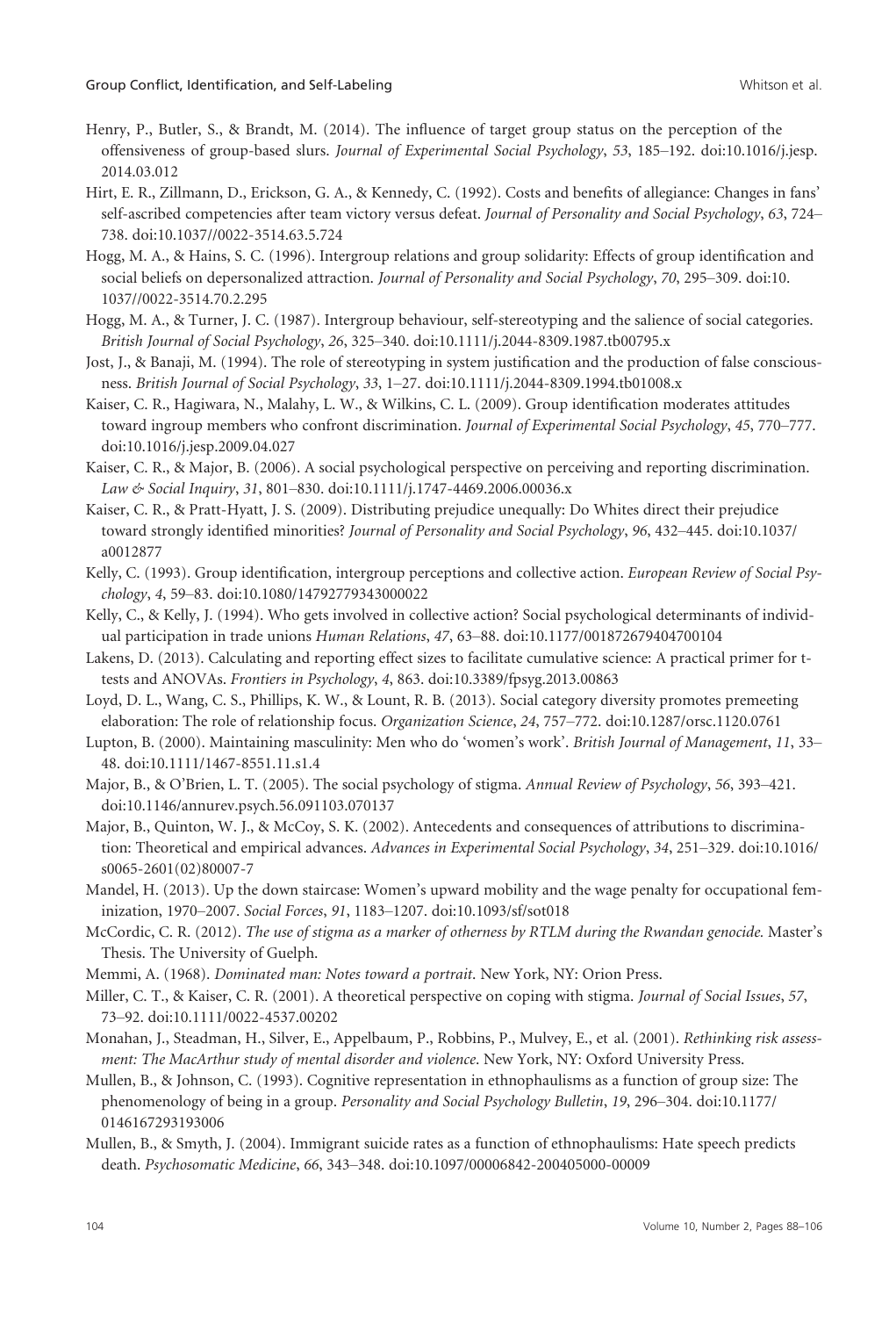- Nawata, K., & Yamaguchi, H. (2014). Perceived group identity of outgroup members and anticipated rejection: People think that strongly identified group members reject non-group members. Japanese Psychological Research, 56, 297–308. doi:[10.1111/jpr.12061](https://doi.org/10.1111/jpr.12061)
- Oakes, P., Haslam, S. A., & Turner, J. C. (1994). Stereotyping and social reality. Oxford, U.K.: Blackwell.
- Oakes, P., & Turner, J. C. (1986). Distinctiveness and the salience of social category memberships: Is there an automatic perceptual bias towards novelty? European Journal of Social Psychology, 16, 325–344. doi:[10.1002/](https://doi.org/10.1002/ejsp.2420160403) [ejsp.2420160403](https://doi.org/10.1002/ejsp.2420160403)
- Pachankis, J. E. (2007). The psychological implications of concealing a stigma: A cognitive-affective-behavioral model. Psychological Bulletin, 133, 328–345. doi[:10.1037/0033-2909.133.2.328](https://doi.org/10.1037/0033-2909.133.2.328)
- Palmore, E. B. (1962). Ethnophaulisms and ethnocentrism. American Journal of Sociology, 67, 442–445. doi[:10.](https://doi.org/10.1086/223168) [1086/223168](https://doi.org/10.1086/223168)
- Perdue, C. W., Dovidio, J. F., Gurtman, M. B., & Tyler, R. B. (1990). Us and them: Social categorization and the process of intergroup bias. Journal of Personality and Social Psychology, 59, 475–486. doi:[10.1037//0022-3514.59.](https://doi.org/10.1037//0022-3514.59.3.475) [3.475](https://doi.org/10.1037//0022-3514.59.3.475)
- Pescosolido, B. A., Monahan, J., Link, B. G., Stueve, A., & Kikuzawa, S. (1999). The public's view of the competence, dangerousness, and need for legal coercion of persons with mental health problems. American Journal of Public Health, 89, 1339–1345. doi[:10.2105/ajph.89.9.1339](https://doi.org/10.2105/ajph.89.9.1339)
- Pfeffer, J., & Davis-Blake, A. (1987). The effect of the proportion of women on salaries: The case of college administrators. Administrative Science Quarterly, 32, 1–24. doi[:10.2307/2392740](https://doi.org/10.2307/2392740)
- Pollen, J. H. (1920). The English Catholics in the reign of Queen Elizabeth: A study of their politics, civil life and government. New York, NY: Longmans Green and Co.
- Putnam, L. L., & Bochantin, J. (2009). Gendered bodies: Negotiating normalcy and support. Negotiation and Conflict Management Research, 2, 57–73. doi[:10.1111/j.1750-4716.2008.00028.x](https://doi.org/10.1111/j.1750-4716.2008.00028.x)
- Reicher, S. D. (1987). Crowd behaviour as social action. In J. C. Turner, M. A. Hogg, P. J. Oakes, S. D. Reicher & M. S. Whetherell (Eds.), Rediscovering the social group: A self-categorization theory (pp. 171–202). Cambridge, MA: Basil Blackwell.
- Reskin, B. (1993). Sex segregation in the workplace. Annual Review of Sociology, 19, 241–270. doi:[10.1146/an](https://doi.org/10.1146/annurev.soc.19.1.241) [nurev.soc.19.1.241](https://doi.org/10.1146/annurev.soc.19.1.241)
- Rothgerber, H., & Worchel, S. (1997). The view from below: Intergroup relations from the perspective of the disadvantaged group. Journal of Personality and Social Psychology, 73, 1191–1205. doi[:10.1037//0022-3514.73.6.](https://doi.org/10.1037//0022-3514.73.6.1191) [1191](https://doi.org/10.1037//0022-3514.73.6.1191)
- Rydgren, J. (2007). The power of the past: A contribution to a cognitive sociology of ethnic conflict. Sociological Theory, 25, 225–244. doi:[10.1111/j.1467-9558.2007.00306.x](https://doi.org/10.1111/j.1467-9558.2007.00306.x)
- Sellers, R. M., & Shelton, J. N. (2003). The role of racial identity in perceived racial discrimination. Journal of Personality and Social Psychology, 84, 1079–1092. doi:[10.1037/0022-3514.84.5.1079](https://doi.org/10.1037/0022-3514.84.5.1079)
- Shallcross, L., Ramsay, S., & Barker, M. (2013). Severe workplace conflict: The experience of mobbing. Negotiation and Conflict Management Research, 6, 191–213. doi:[10.1111/ncmr.12011](https://doi.org/10.1111/ncmr.12011)
- Shih, M., Young, M. J., & Bucher, A. (2013). Working to reduce the effects of discrimination: Identity management strategies in organizations. American Psychologist, 68, 145–157. doi[:10.1037/a0032250](https://doi.org/10.1037/a0032250)
- Shrout, P. E., & Bolger, N. (2002). Mediation in experimental and nonexperimental studies: New procedures and recommendations. Psychological Methods, 7, 422–445. doi:[10.1037//1082-989x.7.4.422](https://doi.org/10.1037//1082-989x.7.4.422)
- Smart, L., & Wegner, D. M. (1999). Covering up what can't be seen: Concealable stigma and mental control. Journal of Personality and Social Psychology, 77, 474–486. doi[:10.1037//0022-3514.77.3.474](https://doi.org/10.1037//0022-3514.77.3.474)
- Smart, L., & Wegner, D. M. (2000). The hidden costs of hidden stigma, the social psychology of stigma (pp. 220– 242). New York, NY: Guilford Press.
- Spears, R., Doosje, B., & Ellemers, N. (1997). Self-stereotyping in the face of threats to group status and distinctiveness: The role of group identification. Personality and Social Psychology Bulletin, 23, 538–553. doi[:10.1177/](https://doi.org/10.1177/0146167297235009) [0146167297235009](https://doi.org/10.1177/0146167297235009)
- Spears, R., Doosje, B., & Ellemers, N. (1999). Commitment and the context of intergroup perceptions. In N. Ellemers, R. Spears & B. Doosje (Eds.), Social identity: Context, commitment and content (pp. 59–83). Oxford, U.K.: Blackwell.